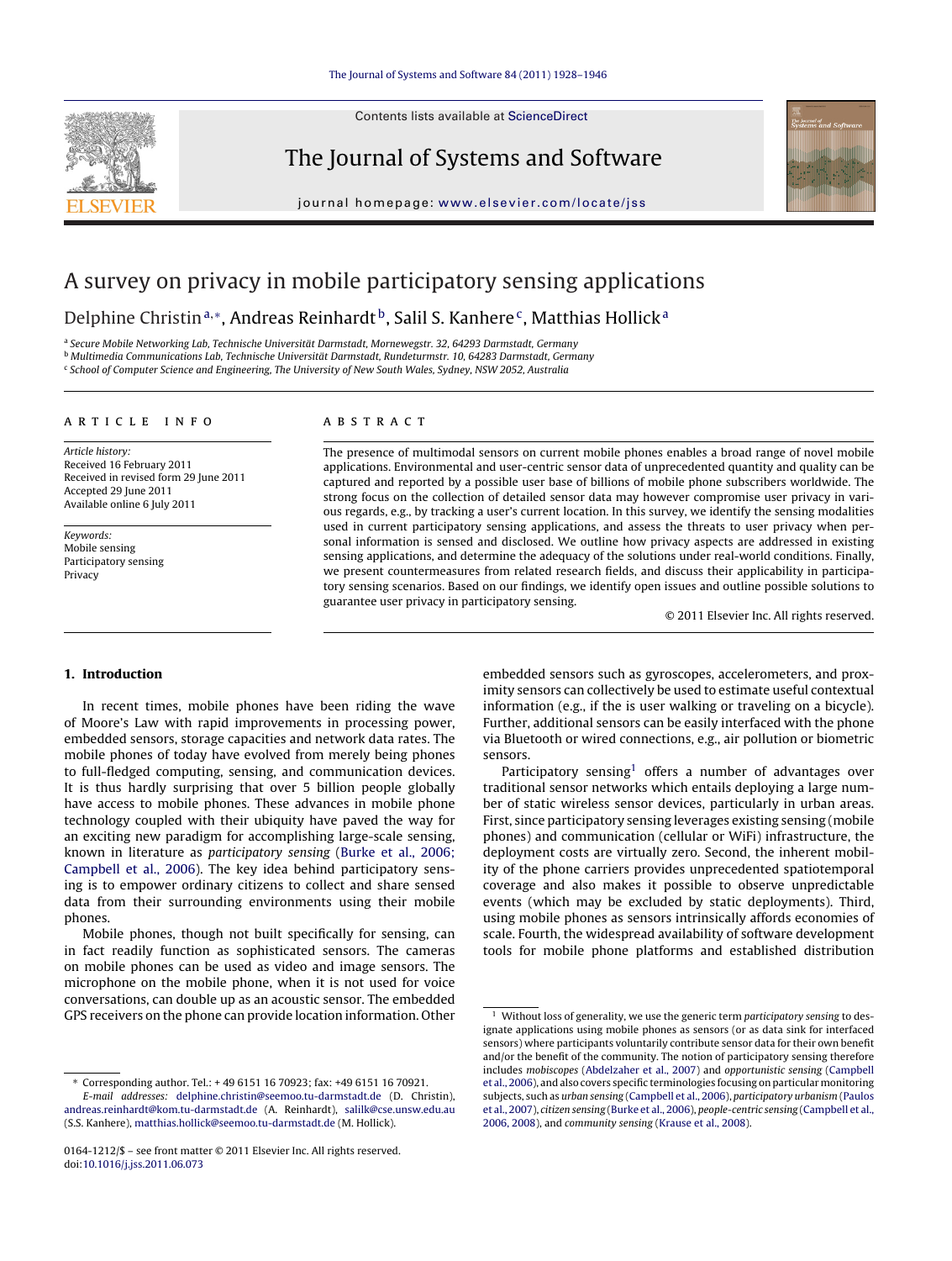<span id="page-1-0"></span>channels in the form of App stores makes application development and deployment relatively easy. Finally, by including people in the sensing loop, it is now possible to design applications that can dramatically improve the day-to-day lives of individuals and communities.

A plethora of novel and exciting participatory sensing applications have emerged in recent years. CarTel ([Hull](#page-17-0) et [al.,](#page-17-0) [2006\)](#page-17-0) is a system that uses mobile phones carried in vehicles to collect information about traffic, quality of en-route WiFi access points, and potholes on the road. Micro-Blog [\(Gaonkar](#page-16-0) et [al.,](#page-16-0) [2008\)](#page-16-0) is an architecture which allows users to share multimedia blogs enhanced with inputs from other physical sensors of the mobile phone. Other applications of participatory sensing include the collection and sharing of information about urban air ([Paulos](#page-17-0) et [al.,](#page-17-0) [2007\)](#page-17-0) and noise pollution ([Rana](#page-17-0) et [al.,](#page-17-0) [2010\),](#page-17-0) cyclist experiences [\(Eisenman](#page-16-0) et [al.,](#page-16-0) [2009\),](#page-16-0) diets ([Reddy](#page-17-0) et [al.,](#page-17-0) [2007\),](#page-17-0) or consumer pricing information in offline markets ([Dong](#page-16-0) et [al.,](#page-16-0) [2008\).](#page-16-0)

A typical participatory sensing application operates in a centralized fashion, i.e., the sensor data collected by the phones of volunteers are reported (using wireless data communications) to a central server for processing, as illustrated in [Fig.](#page-2-0) 1. The sensing tasks on the phones can be triggered manually, automatically, or based on the current context. On the server, the data are analyzed and made available in various forms, such as graphical representations or maps showing the sensing results at individual and/or community scale. Simultaneously, the results may be displayed locally on the carriers' mobile phones or accessed by the larger public through web-portals depending on the application needs.

Current participatory sensing applications are primarily focused on the collection of data on a large scale. Without any suitable protection mechanism however, the mobile phones are transformed into miniature spies, possibly revealing private information about their owners. Possible intrusions into a user's privacy include the recording of intimate discussions, taking photographs of private scenes, or tracing a user's path and monitoring the locations he has visited. Users are reluctant to contribute to the sensing campaigns, once they are aware of possible consequences. Since participatory sensing exclusively depends on user-provided data, a high number of participants is required. The users' reluctance to contribute would diminish the impact and relevance of sensing campaigns deployed at large scale, as well as limiting the benefits to the users. To encounter the risk that a user's privacy might be compromised, mechanisms to preserve user privacy are mandatory.

Within the scope of this manuscript, we analyze the current state-of-the-art in privacy-preserving mechanisms applied in participatory sensing campaigns. Besides describing the solutions currently applied to address user privacy, we also highlight and discuss open issues and their impact on privacy. Our contributions can be summarized as follows:

- We analyze existing participatory sensing applications to identify the different modalities of sensor data contributed by users. We also investigate the extent of personal information that can be inferred by examining the uploaded data either in isolation, or by combining different sensor modalities.
- We define the notion of privacy in participatory sensing and we highlight threats to privacy resulting from the disclosure of this data to untrusted parties.
- We examine how the current state-of-the-art protects the privacy of the participants by conducting a cross-analysis of the existing countermeasures and the architectural elements present in typical sensing applications.
- Based on this analysis, we identify and discuss future research directions that need to be addressed to prevent privacy from being the limiting factor for user participation in sensing campaigns.

We present these contributions as follows: In Section 2, we provide an overview of various participatory sensing applications with a particular focus on the different kinds of sensor data that are being collected. We examine the resulting implications on revealing personal information in Section [3.](#page-5-0) Subsequently, we analyze existing privacy-preserving countermeasures in Section [4.](#page-8-0) In Section [5,](#page-13-0) we highlight and discuss future research directions before concluding the paper in Section [6.](#page-15-0)

#### **2. Participatory sensing applications and system model**

The emergence of the participatory sensing paradigm has resulted in a broad range of novel sensing applications, which can be categorized as either people-centric or environment-centric sensing. People-centric applications mainly focus on documenting activities (e.g., sport experiences) and understanding the behavior (e.g., eating disorders) of individuals. In contrast, environmentcentric sensing applications collect environmental parameters (e.g., air quality or noise pollution). As many of the applications make use of the same sensing modalities, we confine our discussion to a selection of representative applications and illustrate the varied usage models of participatory sensing in this article. After presenting an overview of more than 30 illustrative applications, we derive a general system model and examine the different sensing modalities of each application.

#### 2.1. People-centric sensing applications

People-centric sensing uses the sensor devices integrated in mobile phones to collect data about the user. We discuss a representative selection of existing people-centric participatory sensing applications and analyze the sensing modalities used.

#### 2.1.1. Personal health monitoring

In personal health monitoring, mobile phones are used to monitor the physiological state and health of patients/participants using embedded or external sensors (e.g., wearable accelerometers, or air pollution sensors). For example, DietSense ([Reddy](#page-17-0) et [al.,](#page-17-0) [2007\)](#page-17-0) assists participants who want to lose weight by documenting their dietary choices through images and sound samples. The mobile phones are worn on necklaces and automatically take images of the dishes in front of the users. The images document the participants' food selection and allow for an estimation of the food weight and waste on the plates. Moreover, the mobile phones capture the participants' context during their meals by recording time of day, location, and sound samples to infer potential relationships between the participants' behavior and their context (e.g., having lunch in a restaurant or eating chips late at night on the sofa). All captured data are uploaded to a personal repository, where the participants can review them to select/discard the information to be shared with their doctors and nutritionists.

A system to monitor pediatric obesity through multimodal activity detection is presented in [Annavaram](#page-16-0) [et](#page-16-0) [al.](#page-16-0) [\(2008\).](#page-16-0) The system is based on a heterogeneous wireless body-area network which employs sensors for heart frequency, acceleration, electrocardiography, blood oxygen saturation, and the user's galvanic skin response. All sensor data are tagged with location information, and optionally with audio and video tags. Adult obesity often results from an imbalance between calorie intake and calorie expenditure. The BALANCE system ([Denning](#page-16-0) [et](#page-16-0) [al.,](#page-16-0) [2009\)](#page-16-0) combines an intuitive entry form for calorie intake with a body-area sensor which caters for activity classification. The system relies on the analysis of acceleration patterns to classify the participants' activities, e.g., sitting, running, walking, or bicycling. By correlating activity types and their corresponding durations, the users' calorie expenditures are estimated. Activity and calorie monitoring is also combined in the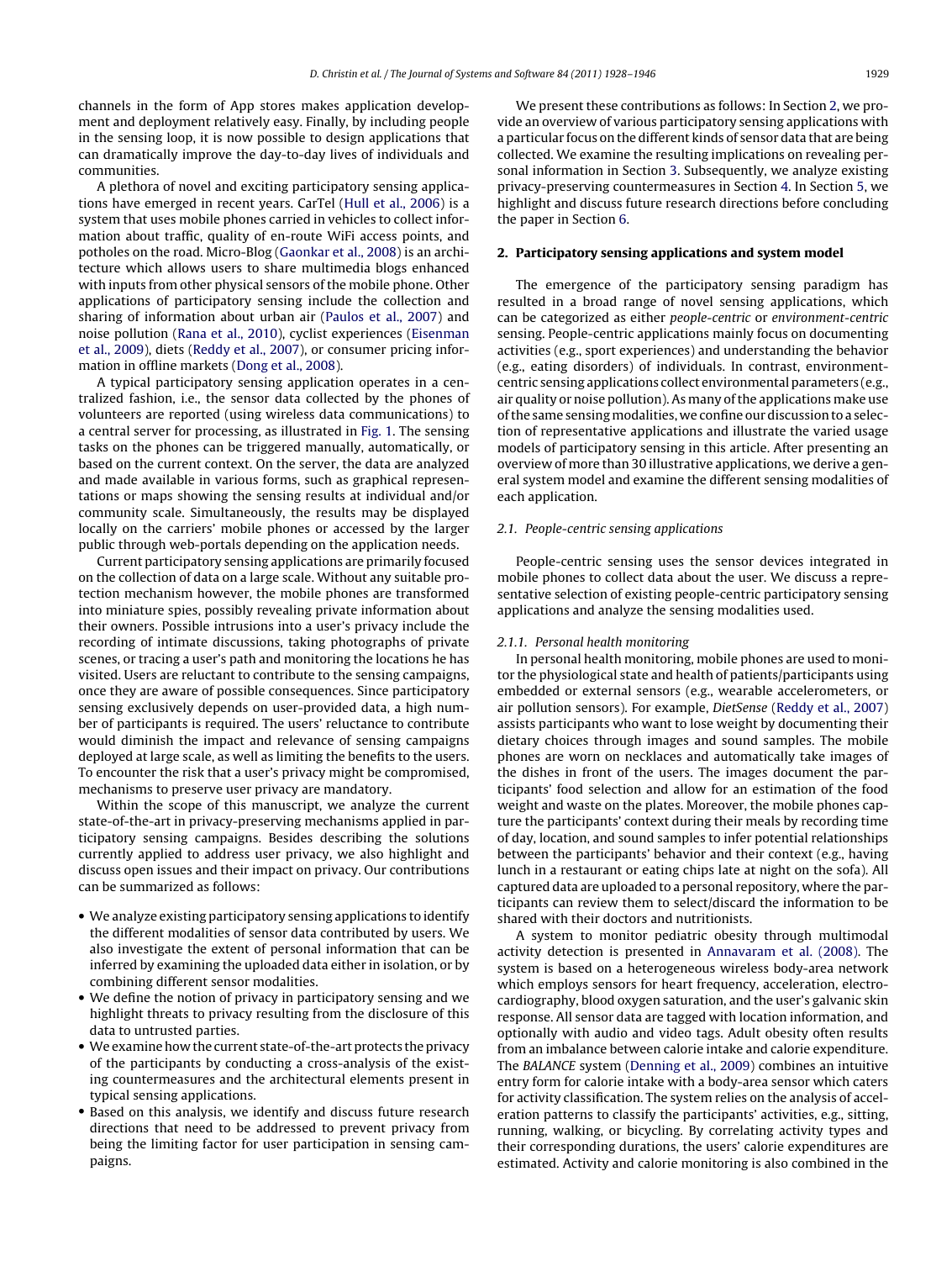<span id="page-2-0"></span>

**Fig. 1.** Architectural overview of a typical participatory sensing application.

Jog Falls project ([Nachman](#page-17-0) et [al.,](#page-17-0) [2010\),](#page-17-0) which is based on the combination of body-area sensors (acceleration and heart rate) with a simple interface for entering calorie intake. Both functionalities are integrated within a mobile phone application. Complemented by separate blood pressure and weight measurements, participants and their nutritionists are notified of the overall achievements with regard to their diet and targeted weight loss.

The HealthSense project [\(Stuntebeck](#page-17-0) et [al.,](#page-17-0) [2008\)](#page-17-0) targets the automated detection of health-related events that cannot be directly observed by current sensor technology, like tow conditions, pain, or depression. Acceleration data is being used in conjunction with machine learning approaches to detect correlations, e.g., diagnose itching as the source for a user's scratching motions. MobAsthma [\(Kanjo](#page-17-0) et [al.,](#page-17-0) [2009\)](#page-17-0) monitors the asthma condition of the patients and their exposure to pollution. A peak flow meter and a pollution sensor are interfaced to the mobile phone via a Bluetooth connection, and measure both the volume of air inhaled and expired by the patients as well as the airborne particle concentration. These measurements are coupled with the patients' location and made available to allergists and asthma specialists to investigate the personal relationships between asthma attacks and exposure to air pollution. In addition to investigation purposes, MobAsthma can detect asthma attacks in early stages and autonomously alert remote medical staff.

Mobile phones can also be applied to remotely monitor the activity and posture of patients (e.g., elderly people living alone) using peripheral or the embedded accelerometers [\(Györbíró](#page-16-0) et [al.,](#page-16-0) [2009\).](#page-16-0) For example, medical staff can gather the physical condition of elderly people by analyzing the temporal repartition of their postures among, e.g., sitting, standing, or lying. The granularity and accuracy of the activity recognition depend on the amount and position of the accelerometers (worn, e.g., on the hip, or in front/back pockets). Similarly to MobAsthma, medical staff may be directly alerted via the mobile phones in case of abnormal behavior or when users fall with SenSay ([Siewiorek](#page-17-0) [et](#page-17-0) [al.,](#page-17-0) [2003\).](#page-17-0)

# 2.1.2. Calculating environmental impact and exposure to particles

PEIR (Personal Environmental Impact Report) is a system that allows users to use their mobile phone to determine their exposure to environmental pollutants [\(Mun](#page-17-0) et [al.,](#page-17-0) [2009\).](#page-17-0) A sensing module installed on the phone determines the current location of the user as well as information about the currently used mode of transportation (e.g., bus vs. car), and transfers this information to a central server. In return, the server provides the users with information about the environmental impact of their traveling in terms of carbon and particle emissions. Additionally, the server estimates the participants' exposure to particle emissions generated by other vehicles and to fast food restaurants while commuting. The latter may be useful for health conscious users who may want to avoid the temptation of stopping by such restaurants. The mode of transport is inferred using accelerometer readings, while the route travelled is extracted from the captured location traces. Additional input parameters and models are considered for determining the environmental factors, such as weather conditions collected by weather stations, road traffic flow models, and vehicle emission models.

#### 2.1.3. Monitoring and documenting sport experiences

The BikeNet ([Eisenman](#page-16-0) et [al.,](#page-16-0) [2009,](#page-16-0) [2007\),](#page-16-0) Biketastic ([Shilton,](#page-17-0) [2009\),](#page-17-0) and SkiScape [\(Eisenman](#page-16-0) [and](#page-16-0) [Campbell,](#page-16-0) [2006;](#page-16-0) [Eisenman](#page-16-0) et [al.,](#page-16-0) [2006\)](#page-16-0) projects monitor the sport experiences of the participants. Both BikeNet and Biketastic document the bicycling experiences of the participants. BikeNet draws a fine-grained portrait of the cyclist by measuring his current location, speed, burnt calories, and galvanic skin response. Multiple peripheral sensors are used to obtain this information: microphone, magnetometer, pedal speed sensor, inclinometer, lateral tilt, stress monitor, speedometer/odometer, and a sensor for  $CO<sub>2</sub>$  concentration. The peripheral sensors form a body area network and interact with the mobile phone over a wireless connection. In comparison, Biketastic concentrates on the road conditions, including the roughness of the road and the noise level along the road captured by on-board accelerometers and microphone, respectively. The captured data can be reviewed by the cyclists themselves, but can also be merged with other participants' data or combined with additional parameters, such as air quality and traffic properties, in order to construct complete maps for the cycling community.

In contrast, SkiScape focuses on winter sports and is deployed in ski resorts. Peripheral sensors (temperature sensor, accelerometers, and microphone) are attached either on skis or personal equipment to measure the body temperature, the maximum acceleration, and the travelled distance. Besides the sensors bound to the user, several static nodes are located along the trail and cater for the localization of the user within the ski resort. Using SkiScape, the participants can document their traces, locate their friends, and select lifts depending on the queue length. Simultaneously, the manager can optimize the maintenance operations, and emergency staff can easily localize participants in case of accidents.

#### 2.1.4. Enhancing social media

A large pool of applications utilizes data captured by sensors to enrich the contents shared in social media, such as blogs, social networks, or virtual worlds. Micro-Blog [\(Gaonkar](#page-16-0) et [al.,](#page-16-0) [2008\)](#page-16-0) proposes to build a "virtual information telescope", which provides a high-resolution view of the world by leveraging the mobile phones serving as lenses. The participants can create geotagged blog entries and enhance them with multimedia information (e.g., audio records, pictures, accelerometer data, or WiFi coverage) captured via their mobile phones. The created entries are then uploaded to a server, which may position them at their capture location on a global map accessible by the public. Users can browse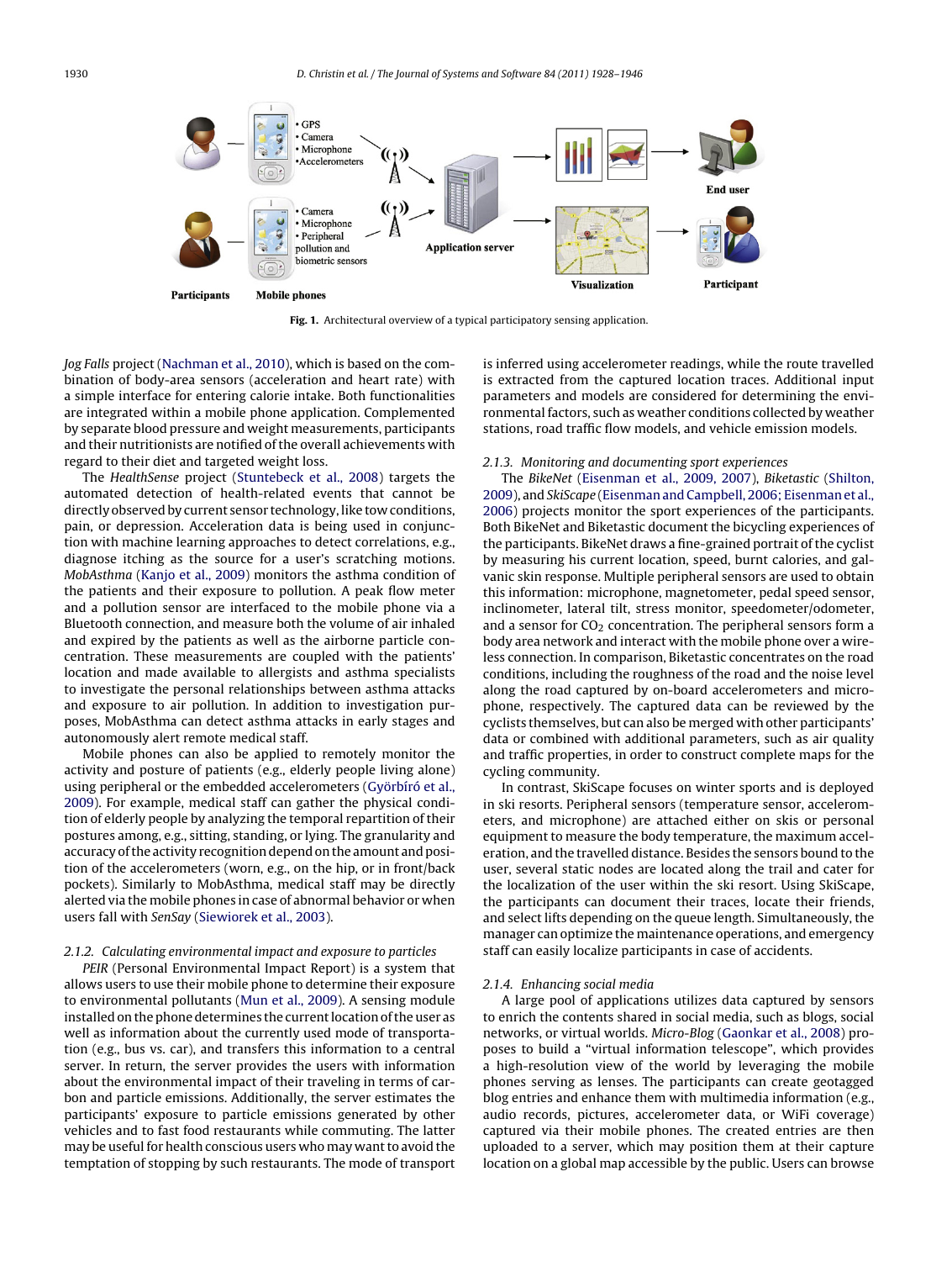the entries displayed on the map to find information about particular points of interests (e.g., audio reviews about restaurants, pictures of the nearest beaches). If the information required is not contained in existing entries, the users can send queries (e.g., "how is the WiFi coverage near this beach?") to the server, which relays them to mobile phones currently located in this area.

Similarly, CenceMe ([Miluzzo](#page-17-0) et [al.,](#page-17-0) [2008;](#page-17-0) [Musolesi](#page-17-0) et [al.,](#page-17-0) [2008\)](#page-17-0) integrates virtual representations of the participants' current state and context in social networks and virtual worlds. Based on multimodal information (acceleration, audio samples, pictures, neighboring devices, and location) captured by the mobile phone, context information is inferred in various dimensions, including the user's mood, location, and habits, as well as information about the currently performed activity and the environment. The inferred information is then posted as status message in social networks or translated into the virtual representation of participants in virtual worlds.

#### 2.1.5. Price auditing

LiveCompare ([Deng](#page-16-0) [and](#page-16-0) [Cox,](#page-16-0) [2009\)](#page-16-0) and PetrolWatch ([Dong](#page-16-0) et [al.,](#page-16-0) [2008\)](#page-16-0) facilitate price comparisons of grocery products and fuel at different locations. Instead of manually reporting the prices, the participants use their mobile phones to take pictures of the displayed prices. In LiveCompare, the participants only need to take pictures of a product's price tag and its barcode. The barcode is decoded into a textual representation on the mobile phone, and transferred to the server along with capture time, location information, and the picture displaying the current price. To compare prices, participants can search for products in the application, which then retrieves the corresponding price reports, selects the stores in proximity of the participant's current location and displays the pictures of the corresponding price tags.

In comparison, the price collection process is not only simplified in PetrolWatch, but also automated. Each mobile phone is mounted on the passenger seat of a car and faces the road to automatically photograph fuel price boards (using GPS and GIS) when the vehicle approaches service stations. The pictures are then uploaded to a central entity, which is responsible for image processing and price extraction. The brand of the service station is first inferred from the capture location in order to reduce the image processing complexity, as price boards of different brands differ in colors and dimensions. Assisted by this information, computer vision algorithms extract the fuel prices, and uploads them to the database. Users can query the system to determine the cheapest fuel that is available in their area of interest.

#### 2.2. Environment-centric sensing applications

In environment-centric scenarios, the mobile phones capture information via their embedded sensors and additional peripheral sensors about the surroundings of the participants. In contrast to most people-centric sensing scenarios, the captured data are mainly exploited at a community scale, e.g., to monitor the evolution of environmental parameters like air quality, thermal columns, noise, road and traffic conditions in cities, or to detect socially interesting events.

#### 2.2.1. Air quality monitoring

In Haze Watch ([Carrapetta](#page-16-0) et [al.,](#page-16-0) [2010\),](#page-16-0) mobile phones were interfaced to external pollution sensors, in order to measure the concentration of carbon monoxide, ozone, sulphur dioxide, and nitrogen dioxide concentration in the air. In comparison to meteorological stations, the mobile phones may collect less accurate measurements. However, their inherent mobility allows them to observe unpredictable events (e.g., accidental pollution), which can seldom be detected by static stations and provide large spatial coverage. The mobile phones can thus complement static high-fidelity data captured by traditional meteorological stations by providing finer-grained readings. In addition to pollution measurements, the mobile phones can capture temperature and wind speed, such as shown in PollutionSpy [\(Kanjo](#page-17-0) et [al.,](#page-17-0) [2009\)](#page-17-0) and by [Paulos](#page-17-0) et [al.\(2007\).](#page-17-0) The timestamped and geotagged measurements are then uploaded to a server to build maps, which aggregate the readings of all participants and are accessible by the public. Individual measurements may also be displayed on the participant's mobile phone. Despite a common interest in air pollution, this application scenario and the related applications differ from the PEIR project presented in Section [2.1.2,](#page-2-0) as the pollutant concentrations are actually sensed with real sensors carried by the participants and not inferred based on weather conditions, traffic condition, and emission models.

#### 2.2.2. Monitoring thermal columns

Ikarus is a participatory sensing application for paraglider pilots [\(von](#page-17-0) [Kaenel](#page-17-0) et [al.,](#page-17-0) [2011\).](#page-17-0) It collects information about thermal columns, which are used by pilots to gain in altitude during their flights. Ikarus is based on the collection of barometric pressure information, annotated with the time and location of sampling. Thermal maps are then extracted from the contributed sensor data, and processed for visualization on web-based maps and distribution on other pilots' navigation units.

# 2.2.3. Monitoring noise and ambiance

Microphones in mobile phones can be configured to measure the surrounding noise level and give insights about the nature of contextual events. In NoiseTube ([Maisonneuve](#page-17-0) et [al.,](#page-17-0) [2009\),](#page-17-0) Ear-Phone ([Rana](#page-17-0) et [al.,](#page-17-0) [2010\),](#page-17-0) and NoiseSpy [\(Kanjo](#page-17-0) [et](#page-17-0) al., [2009\),](#page-17-0) noise levels are used to monitor noise pollution, which can, e.g., affect human hearing and behavior. The data are then used to build representative pollution maps to enable specialists to understand the relationships between noise exposition and behavioral problems.

In addition to noise level, the sound samples can be further analyzed to determine, e.g., whether human voices were recorded in order to recognize the sound context in SoundSense ([Lu](#page-17-0) et [al.,](#page-17-0) [2009\).](#page-17-0) Depending on the recognized context, the corresponding sound samples may be used to document audio diaries or indicate places where music is currently played to other participants in online social networks.

Furthermore, in MoVi [\(Bao](#page-16-0) [and](#page-16-0) [Roy](#page-16-0) [Choudhury,](#page-16-0) [2010\),](#page-16-0) the mobile phones collectively sense the surrounding ambiance to detect precursor signs (e.g., outburst of laughter, moves in the same directions) of relevant social events (e.g., speeches) and trigger a video recording of the upcoming events in case of positive detection. The recordings collected by different mobile phones can then be timely and automatically assembled in a common video clip, which may potentially reduce cumbersome manual video edition. As the video recordings are automatically triggered, the participants can focus on the events instead of having to focus on taking recordings.

MetroTrack ([Ahn](#page-16-0) et [al.,](#page-16-0) [2010\)](#page-16-0) is used to track mobile noise sources in outdoor environments. Similar to the aforementioned approaches, mobile phones are carried by participants are being used as mobile noise sensors. Collaboration between neighboring mobile phones is used to estimate the future trajectory of a noise source through the application of distributed Kalman filtering. The tracking task is automatically forwarded to nodes in proximity to the estimated trajectory to ensure accurate detection of the mobile noise source.

#### 2.2.4. Monitoring road and traffic conditions

The mobile phones can be exploited to document road and traffic conditions. In Nericell [\(Mohan](#page-17-0) et [al.,](#page-17-0) [2008\),](#page-17-0) the embedded accelerometer, microphone, and positioning system (GPS or GSM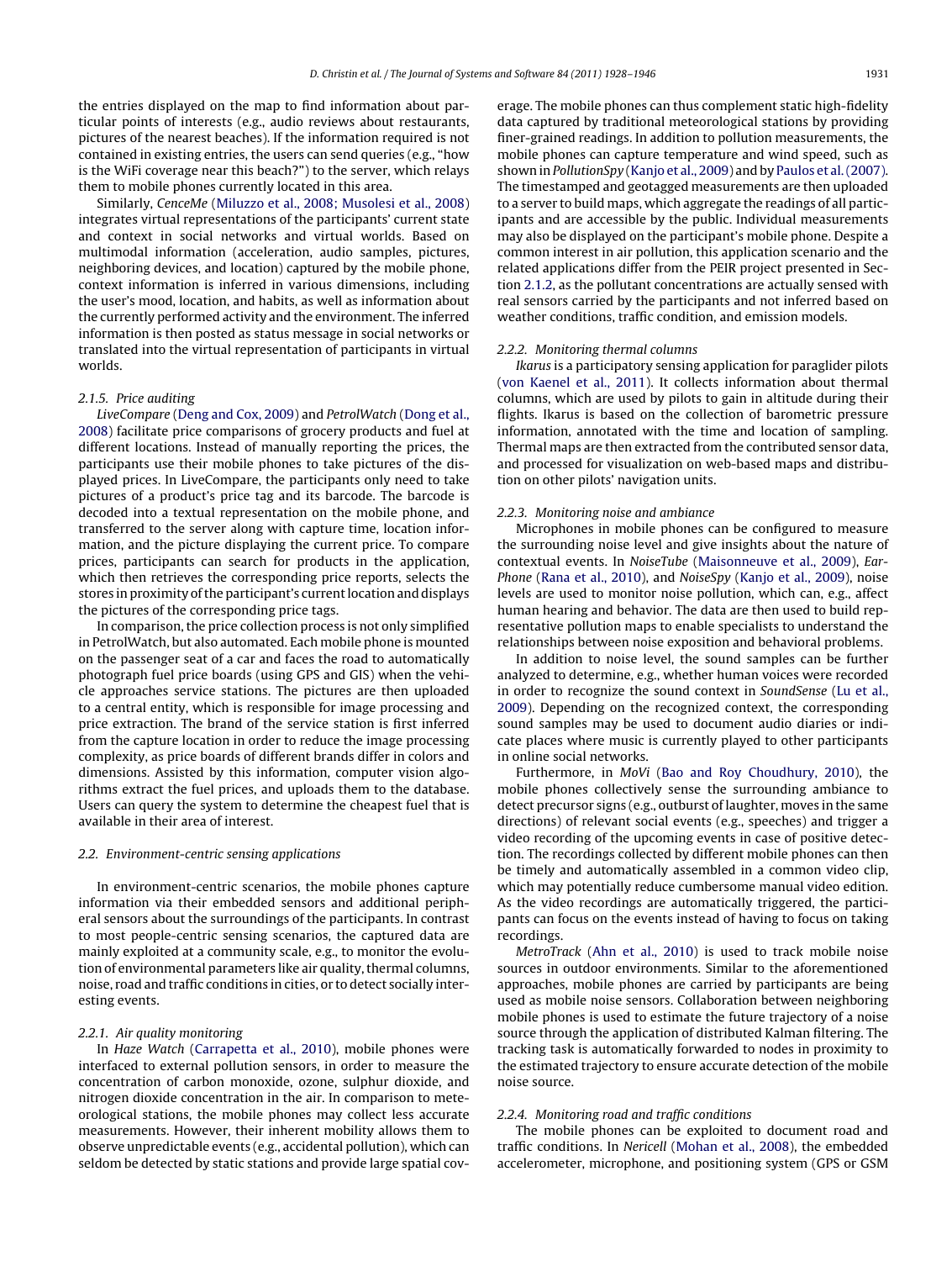<span id="page-4-0"></span>radio) are used to detect and localize traffic conditions and road conditions, e.g., potholes, bumps, or braking and honking (which are both implicit indicators of traffic congestion). The application integrates the provided information about the surface roughness of the roads, the surrounding noise, and the traffic conditions into traffic maps, which are available to the public. In addition to parameters related to a cyclist's activity and his physical condition, the BikeNet project(cf. Section [2.1.3\)](#page-2-0) measures environmental parameters such as pollution, noise levels and irregularity of the roads. Hence, this project can be regarded as a hybrid application, combining components from both people-centric and environment-centric sensing.

Current solutions for automotive traffic monitoring, such as inductive loops, are usually expensive in deployment and maintenance costs, and often prone to errors. The concept of Virtual Trip Lines [\(Hoh](#page-16-0) et [al.,](#page-16-0) [2008\)](#page-16-0) targets to replace these conventional monitoring solutions by smartphones mounted within vehicles. Instead of deploying costly monitoring infrastructure, the locations of street segments of interest are modeled as virtual trip lines and forwarded to the participants' smartphones. A phone application constantly monitors its current location, and transmits its position and travelling speed to the traffic monitoring infrastructure whenever a virtual trip line has been crossed. A similar approach for traffic monitoring is based on the use of multiple positioning sensors (GPS, WiFi, and cellular radios) in [Thiagarajan](#page-17-0) et [al.](#page-17-0) [\(2009\).](#page-17-0) The VTrack system relies on mobile devices which deliver timestamped location estimates to a server, in order to estimate driving times on different road segments at a fine spatio-temporal granularity. Based on the availability of traffic information, roads with unusually high travel times are identified, and real-time information about these traffic hotspots is then used for route planning. An extension to the approach is presented in [Thiagarajan](#page-17-0) et [al.](#page-17-0) [\(2010\),](#page-17-0) where the concept of cooperative transit tracking is presented. The lack of public information about the timeliness of public transportation is encountered by a participatory approach to report the current location of transit vehicles by the users on board. A background task on smartphones automatically detects if the user has entered a transit vehicle, both above ground and underground, and uploads its current location coordinates to the tracking server.

Although the CarTel [\(Hull](#page-17-0) et [al.,](#page-17-0) [2006\)](#page-17-0) and GreenGPS [\(Ganti](#page-16-0) [et](#page-16-0) [al.,](#page-16-0) [2010\)](#page-16-0) projects utilize dedicated sensing devices with more resources than current mobile phones, both rely on contributions by participants and can thus be considered as implementations of participatory sensing. GreenGPS targets to provide a map of the least fuel-consuming routes to drivers. The fuel consumption is measured via specific sensors accessing the gauges and instrumentation of the vehicles, and is correlated with location information from an external positioning system. The sensor readings are stored on a memory card and are manually uploaded to the application by the participants themselves. The obtained results have shown that high speed and long distance routes do not necessarily reduce the fuel consumption. Using an embedded computer coupled with sensors, CarTel analyzes the time it takes a participant to commute to work, determines traffic congestion, and represents jammed roads on a map. Additionally, driving patterns and readings from automotive on-board diagnosis systems can be taken into account.

#### 2.3. System model

From the analysis of the previous people-centric and environment-centric sensing applications, we derive the following general system model including stakeholders and architectural components. [Fig.](#page-5-0) 2 summarizes the resulting model and the interactions between its elements.

#### 2.3.1. Stakeholders

In the above applications, we identify the following stakeholders:

- Campaign administrators: They are members of organization, research groups or individuals who initiate the participatory sensing campaigns. They design, implement, and deploy the system architecture and are responsible for the maintenance and the management of the infrastructures. For example, this includes making available the application for download on the campaigns' websites or in App Stores and setting up the application server to collect and process the data.
- Participants: They install the sensing application on their mobile devices and voluntarily contribute to the participatory sensing campaigns by gathering sensor readings using the mobile phones they own and carry. Besides being driven by the motivation to benefit from the data provided by themselves and other participants, their contributions to the campaigns can be motivated by different factors primarily influenced by the nature of the campaign. At an individual scale, they may be willing to, e.g., improve their health conditions, monitor their impact on the environment, or document their sport experiences. While at a community scale, they may aim at monitoring pollution and thermal columns to help scientists to understand the monitored phenomena, or helping other users by providing information about road and traffic conditions. Consequently, their motivations can be either selfcentered (e.g., in Jog Falls), altruistic (such as in PollutionSpy), or a combination of both (e.g., in Ikarus). Note that the degree of involvement of the participants in the sensing process depends on the application characteristics, as discussed in detail in Section 2.3.2.
- End users: They access and consult the data gathered by the participants according to their interests and preferences. End users include, e.g., contributing participants willing to consult their own collected data, campaign administrators verifying the actual contributions and results, specialized scientists attempting to gain insights about the monitored phenomena, participants' relatives consulting the last reports to encourage the concerned participants, health professionals checking patient data, or the general public.

#### 2.3.2. Architecture

In [Fig.](#page-5-0) 2, we identify typical architectural components common to the existing participatory sensing architectures and determine their function in the general system model. The components are generally organized into a client–server architecture and interact from the sensing process to the presentation of the results to the end users.

• Sensing component: It is located on the participants' mobile phones and captures different kinds of sensor data, prevalently time, location, pictures, sound samples, accelerometer data, pollution data, biometric data, and barometric pressure.We summarize the sensing modalities used in the presented applications in [Table](#page-6-0) 1.

The sensor data can be captured according to one of the following sensing modes: manual, automatic, and context-aware ([Estrin,](#page-16-0) [2010\).](#page-16-0) In the manual mode, the participants trigger the collection of sensor readings themselves when they detect relevant events, such as noise pollution or traffic congestion. This mode is also referred as participatory sensing in the literature ([Burke](#page-16-0) et [al.,](#page-16-0) [2006\),](#page-16-0) as the participants directly participate in the sensing process. On the contrary, the participants are not directly involved in the automatic and context-aware modes. In the automatic mode (also known as continuous mode ([Eisenman](#page-16-0) et [al.,](#page-16-0)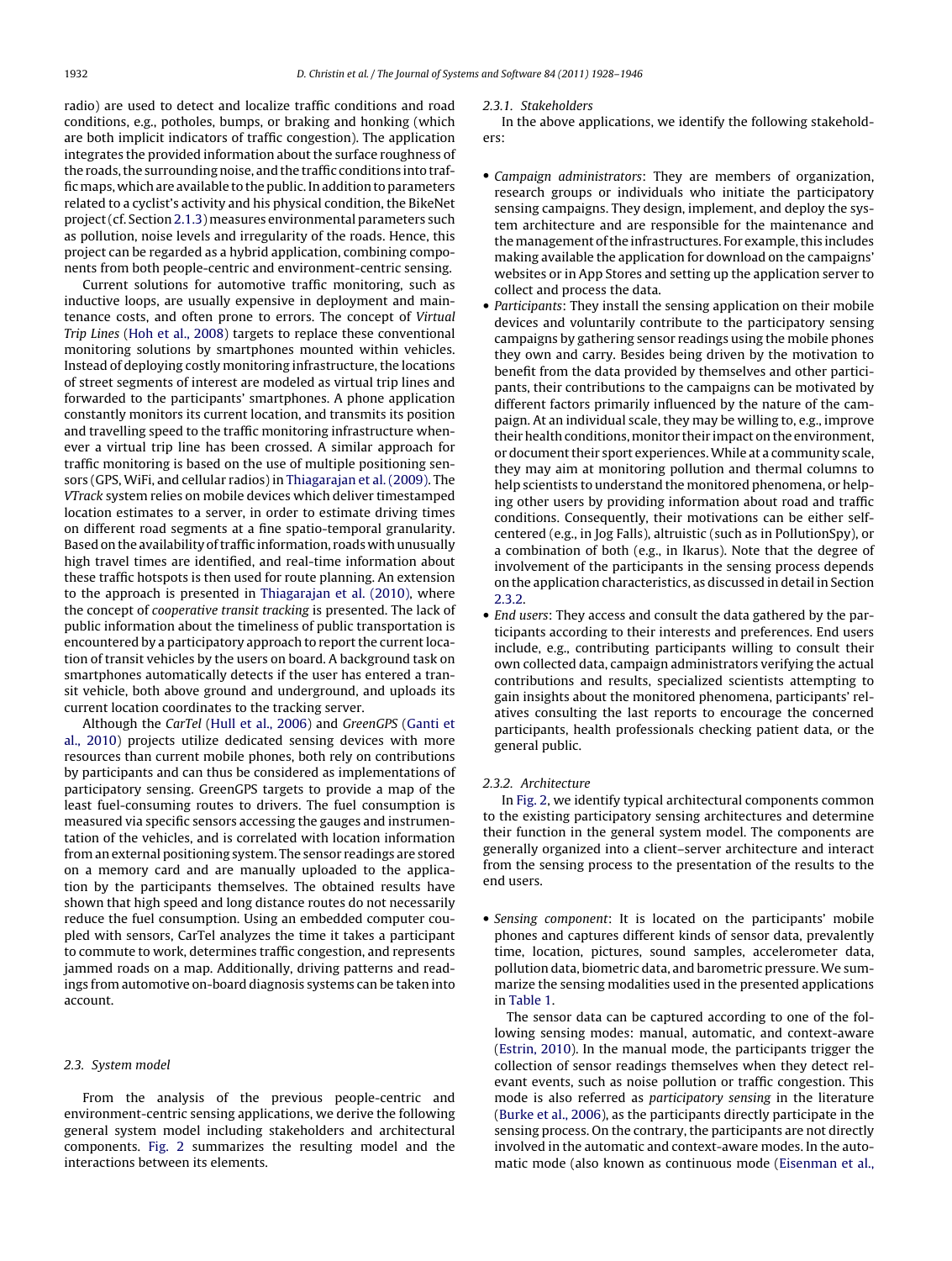<span id="page-5-0"></span>

**Fig. 2.** Stakeholders and architectural components of participatory sensing applications.

[2009\)\)](#page-16-0), the sensor readings are collected at a constant sampling frequency, while their collection depends on the surrounding environment in the context-aware mode (also known as opportunistic sensing ([Campbell](#page-16-0) et [al.,](#page-16-0) [2006\)\)](#page-16-0), where the embedded sensors monitor their environment and activate the sensing function when previously set thresholds are exceeded.

- The tasking component supports the above sensing component by distributing the sensing tasks to the mobile phones. These tasks specify the sensing modalities based on the application requirements including criteria to fulfill to start the capture, sensors used and sampling frequency. One example of such requirements could be phones equipped with GPS and with embedded cameras that can capture 3 megapixel images. The tasks also contain information about location and/or time frame of interest.
- The reporting component ensures the transmission of the sensor readings collected by the sensing component to the application server. The data transfers mostly make use of communication infrastructure available to the mobile phone, such as Wireless LAN, or GSM/GPRS/3G connectivity. For example, the sensor readings can be transmitted to the server using SMS, TCP connections [\(Gaonkar](#page-16-0) et [al.,](#page-16-0) [2008\),](#page-16-0) or remote procedure calls [\(Miluzzo](#page-17-0) et [al.,](#page-17-0) [2008\).](#page-17-0)
- The storage component ensures the storage of the collected data on the mobile phone and the reported data on the server. While the server manages long-term storage of the reported data, the mobile phone ensures short-term storage of the data to be processed or transmitted to the server. On the server side, the data are commonly stored in relational databases [\(Gaonkar](#page-16-0) et [al.,](#page-16-0) [2008;](#page-16-0) [Hull](#page-16-0) et [al.,](#page-16-0) [2006;](#page-16-0) [Kansal](#page-16-0) et [al.,](#page-16-0) [2007\)](#page-16-0) or databases specially adapted to the management of sensor readings, e.g., sensedDB [\(Grosky](#page-16-0) et [al.,](#page-16-0) [2007\)](#page-16-0) and SensorBase [\(Chang](#page-16-0) et [al.,](#page-16-0) [2006\).](#page-16-0)
- The processing component extracts features of interest from the sensor readings either directly on the mobile phones at individual scale or on the server side at larger scale. The component analyzes the data reported to the server and prepares them for the presentation component.

• The presentation component presents the results obtained by the processing components to the end users. The results are either locally display on the mobile phones for the participants only or presented through web-portals to a larger public. The results are presented in forms of raw data to allow the end users to analyze them themselves, or in forms of graphs, maps, and geographic overlays ([Hull](#page-17-0) et [al.,](#page-17-0) [2006\).](#page-17-0)

# **3. Privacy and threats in participatory sensing**

As we have illustrated in [Table](#page-6-0) 1, virtually all participatory sensing systems collect sensor readings related to the participants and/or their environments. Obviously, the collected data may be used to extract or infer sensitive information about a user's "private life, habits, act and relations"—the basic definition of privacy by [Brandeis](#page-16-0) [and](#page-16-0) [Warren](#page-16-0) [\(1890\).](#page-16-0) Simultaneously, contributed sensor data are vital to any participatory sensing application, and their deficiency endangers the success of participatory sensing systems. Campaign administrators therefore need to increase the user awareness of the consequences of the disclosure of sensor data as well as provide solutions to maintain user privacy in order to ensure the durability of the campaign and prevent participants from opting out.

In this section, we thus discuss the notion of privacy in participatory sensing systems. We first address the lack of a common understanding of privacy ([Newell,](#page-17-0) [1995\)](#page-17-0) by introducing our definition of privacy, specially tailored to the specifics of participatory sensing systems. We then conduct a privacy analysis to determine actors and processes that represent threats to the privacy of the participants, before highlighting possible consequences resulting from the disclosure of sensitive information.

# 3.1. Privacy definition

With the rise of communication equipment and computing systems, the notion of information privacy has emerged, which has been initially defined as "the claim of individuals [. . .] to determine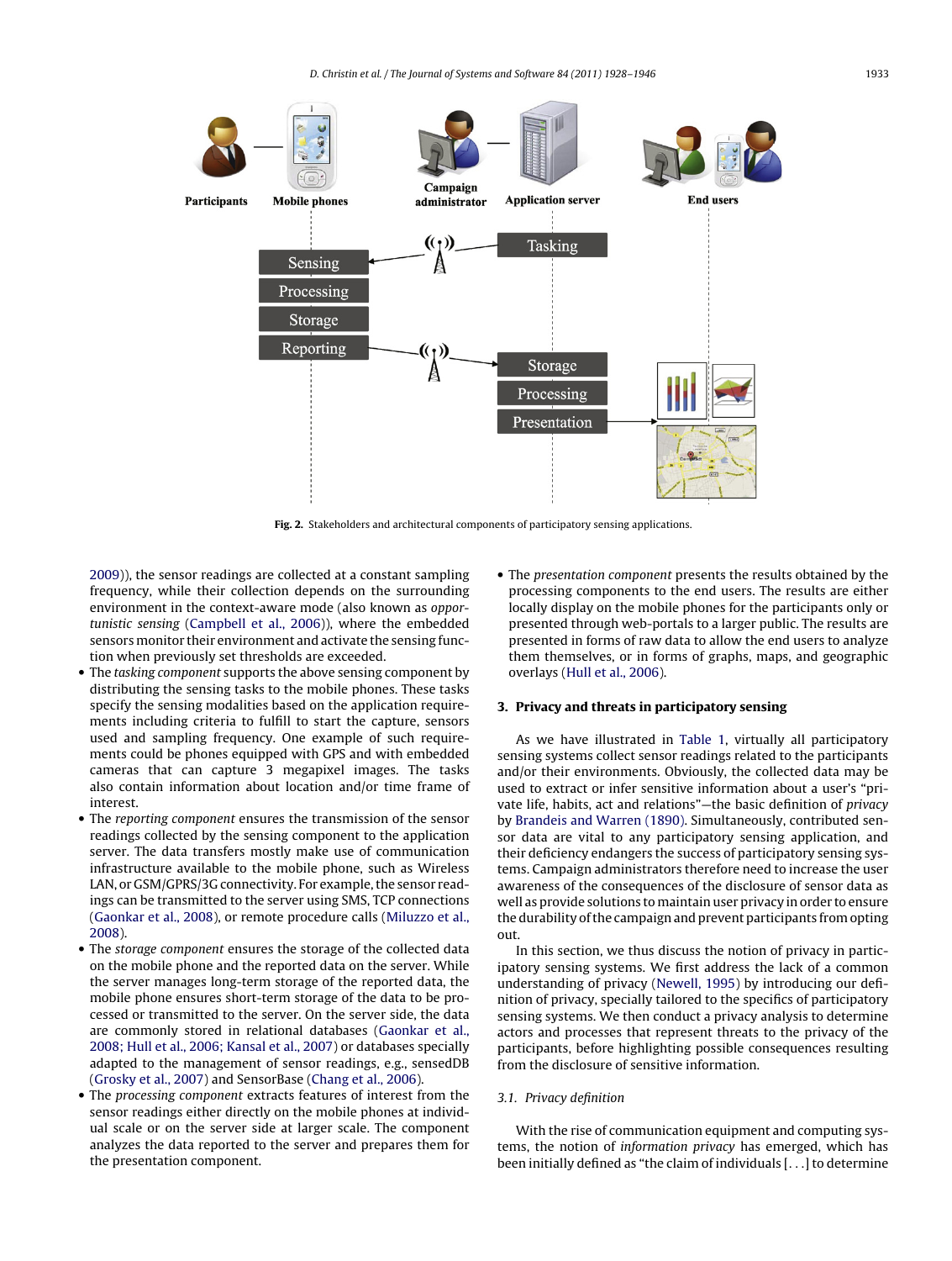# <span id="page-6-0"></span>**Table 1**

Comparison of applications and sensing modalities.

| Type                                      | Monitored subject            | Application          |             | Time Location Pictures |             |             |             |             |   | Sound Acceleration Pollution Biometric data Barometric data |
|-------------------------------------------|------------------------------|----------------------|-------------|------------------------|-------------|-------------|-------------|-------------|---|-------------------------------------------------------------|
| People-centric sensing                    | User health                  | DietSense            | $\mathbf x$ | $\mathbf X$            | $\mathbf x$ | $\mathbf x$ |             |             |   |                                                             |
|                                           |                              | Pediatric obesity    | $\mathbf x$ | $\mathbf X$            | $\mathbf x$ |             | X           |             | X |                                                             |
|                                           |                              | <b>BALANCE</b>       | X           |                        |             |             | X           |             | X | X                                                           |
|                                           |                              | Jog Falls            | $\mathbf x$ |                        | $\mathbf x$ |             | $\mathbf x$ |             | X |                                                             |
|                                           |                              | HealthSense          | X           |                        |             |             | X           |             |   |                                                             |
|                                           |                              | MobAsthma            | $\mathbf x$ | X                      |             |             |             | X           | X |                                                             |
|                                           |                              | SenSay               | $\mathbf x$ | $\mathbf X$            |             |             | X           |             |   |                                                             |
|                                           | Personal impact              | PEIR                 | $\mathbf x$ | X                      |             |             |             |             |   |                                                             |
|                                           | Sport experiences            | BikeNet              | X           | X                      |             | X           | X           | X           | X |                                                             |
|                                           |                              | Biketastic           | X           | X                      |             | X           | X           |             |   |                                                             |
|                                           |                              | SkiScape             | $\mathbf x$ | X                      |             | X           | X           |             |   |                                                             |
|                                           | Social media                 | Micro-Blog           | $\mathbf x$ | X                      | X           | X           | X           |             | X |                                                             |
|                                           |                              | CenceMe              | $\mathbf x$ | $\mathbf X$            | $\mathbf x$ | $\mathbf x$ | $\mathbf x$ |             |   |                                                             |
|                                           | Price auditing               | LiveCompare          | $\mathbf x$ | $\mathbf x$            | X           |             |             |             |   |                                                             |
|                                           |                              | PetrolWatch          | X           | X                      |             |             |             |             |   |                                                             |
| Environment-centric sensing Air pollution |                              | Haze Watch           | $\mathbf x$ | X                      |             |             |             | $\mathbf x$ |   |                                                             |
|                                           |                              | PollutionSpy         | $\mathbf x$ | $\mathbf X$            |             |             |             | $\mathbf x$ |   |                                                             |
|                                           |                              | Paulos et al.        | $\mathbf x$ | X                      |             |             |             | $\mathbf x$ |   |                                                             |
|                                           | Thermal columns              | Ikarus               | $\mathbf x$ | X                      |             | X           |             |             |   | $\mathbf X$                                                 |
|                                           | Noise and ambiance NoiseTube |                      | X           | X                      |             | X           |             |             |   |                                                             |
|                                           |                              | Ear-Phone            | X           | X                      |             | X           |             |             |   |                                                             |
|                                           |                              | NoiseSpy             | X           | $\mathbf X$            |             | $\mathbf x$ |             |             |   |                                                             |
|                                           |                              | SoundSense           | X           | $\mathbf X$            |             | X           |             |             |   |                                                             |
|                                           |                              | MoVi                 | X           | $\mathbf X$            |             | $\mathbf x$ | X           |             |   |                                                             |
|                                           |                              | MetroTrack           | X           | $\mathbf X$            |             | $\mathbf x$ |             |             |   |                                                             |
|                                           | Road conditions              | Nericell             | $\mathbf x$ | $\mathbf x$            |             | X           | X           |             |   |                                                             |
|                                           |                              | Virtual Trip Lines x |             | X                      |             |             |             |             |   |                                                             |
|                                           |                              | VTrack               | X           | X                      |             |             |             |             |   |                                                             |
|                                           |                              | Transit tracking     | $\mathbf x$ | X                      |             |             | X           |             |   |                                                             |
|                                           |                              | CarTel               | X           | $\mathbf X$            | $\mathbf x$ |             | $\mathbf x$ | $\mathbf x$ |   |                                                             |
|                                           |                              | GreenGPS             | X           | X                      |             |             |             |             |   |                                                             |

for themselves when, how and to what extent information about them is communicated to others" by [Westin](#page-17-0) [\(1967\).](#page-17-0) Although the field of privacy is multifaceted and comprises several other dimensions ([Renaud](#page-17-0) [and](#page-17-0) [Gálvez-Cruz,](#page-17-0) [2010\),](#page-17-0) user-level control over sensitive sensor data represents the major concern in participatory sensing systems. In consequence, we refer to information privacy whenever the term privacy is being used in this article.

In order to cater for the specific characteristics of participatory sensing systems, we propose an adapted version of the above definition of information privacy, which we apply throughout the remainder of this article:

Privacy in participatory sensing is the guarantee that participants maintain control over the release of their sensitive information. This includes the protection of information that can be inferred from both the sensor readings themselves as well as from the interaction of the users with the participatory sensing system.

Our definition implies that participants continuously need to control the release of their sensor readings to third parties (including the participatory sensing application) and have full control over the provided type of sensor readings, the degree of granularity, the spatiotemporal context, and the data recipients. Participants are therefore actively involved in pursuing the protection of their privacy. However, their actions should ideally be supported by the system with usable and understandable mechanisms [\(Christin,](#page-16-0) [2010\).](#page-16-0) In addition to the direct protection of the sensor readings, the proposed definition includes the protection of the participants against the inference of sensitive information resulting from their interactions with the participatory sensing system. This implies that potential adversaries are unable to determine the spatiotemporal information about the participants, when they download tasks or report data to the application, or link their real identity with the pseudonyms they use. From this perspective, the participants are not actively involved in the privacy decisions, but the participatory sensing system is responsible for their privacy protection.

#### 3.2. Privacy analysis

To further understand the privacy concerns in participatory sensing, we analyze participatory systems from a privacy perspective. We base our analysis on the theory of contextual integrity [\(Nissenbaum,](#page-17-0) [2004\),](#page-17-0) which comprises the dimensions of appropriateness and distribution. Appropriateness defines if the revelation of a particular piece of information is appropriate in a given context, while distribution focuses on the occurrence of an information transfer from one party to another. The concept of contextual integrity defines breaches of appropriateness or distribution as violations to a user's privacy.

Socio-cultural and contextual differences have a strong impact on the individual perception of data sensitivity. For example, users make different privacy decisions depending on the number of recipients of their data [\(Tang](#page-17-0) et [al.,](#page-17-0) [2010\).](#page-17-0) While it has been shown that users pragmatically determine whether they share their locations with a single person, additional parameters like their willingness to attract attention or boost their self-presentation are taken into account when they decide about sharing their whereabouts with a larger group of people. In consequence, the appropriateness entirely depends on the individual privacy conception of each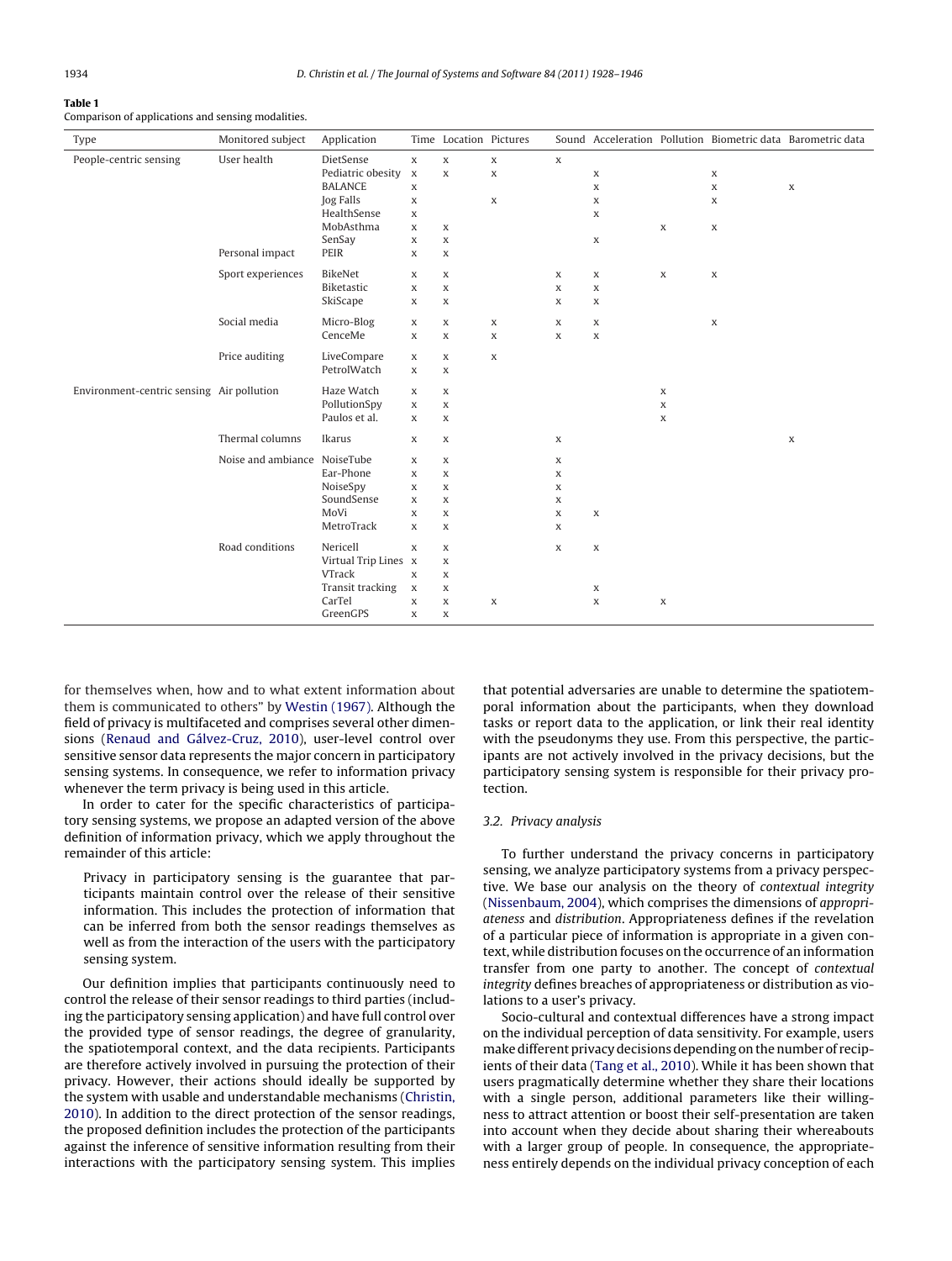participant. We thus discuss this dimension at a high level and confine our privacy analysis to a thorough examination of distribution aspects for the stakeholders presentin typical participatory sensing applications. In all cases, we assume that the analyzed participatory sensing systems collect sensor readings including pictures, sound samples, acceleration, pollution data, biometric data, and barometric pressure (see [Table](#page-6-0) 1), which are tagged with spatiotemporal information.

- Who gathers the sensor readings? The sensor readings initially collected by the participants are reported to the application server, which is run by the campaign administrators. The administrators therefore have a direct access and control over the collected sensor readings. While the distribution of the sensor readings to the campaign administrators is part of participatory sensing systems and the participants are aware of this fact, the reported sensor readings may reveal sensitive information about the participants, if no privacy-preserving processing is locally applied on the mobile phones. The participants are the only ones able to judge the appropriateness of the revealed information, as it depends on their personal privacy conception as well as the nature and the context of the revealed information. However, the participants may encounter difficulty in translating their own conception of privacy into, e.g. privacy settings, and to understand the implications of their settings and actions on their privacy [\(Debatin](#page-16-0) et [al.,](#page-16-0) [2009\).](#page-16-0) For example, users are often unaware ofthe technical details of the underlying architecture. They may underestimate the risks related to their privacy [\(Acquisti](#page-16-0) [and](#page-16-0) [Grossklags,](#page-16-0) [2005\),](#page-16-0) and pay little attention to policies and end user licensing agreement, both of which are often laid out in technical terms and thus hard to understand [\(Good](#page-16-0) et [al.,](#page-16-0) [2005\).](#page-16-0) In summary, a combination of the inconsistent behavior of the participants and the lack of existing solutions to clarify privacy implications may more often than not lead to sub-optimal privacy protection. To improve on the current state-of-the-art, we propose further research in this direction in Section [5.1.](#page-14-0)
- Who analyzes the sensor readings? The sensor readings are analyzed after having been reported to the servers. The campaign administrators determine and implement the processing to apply on the sensor readings to prepare them for analysis. Particular privacy-aware functions can be applied to anonymize the participants and/or remove sensitive information about them before their release to the analysts. However, the sensor readings can still contain private information about the participants. After this preparation processing, the sensor readings can be analyzed by different groups of people depending on the application scenario. These include the participants themselves, the campaign administrators, doctors, researchers in the field, etc. The participants maintain different relationships with the groups of analysts that directly impact the appropriateness. For example, it is considered as appropriate for participants to share personal information related to their health conditions with their doctors [\(Nissenbaum,](#page-17-0) [2004\),](#page-17-0) whereas sharing the same information with a different analyst, such as a campaign administrator, may be inappropriate. By reporting their sensor readings to the application, the participants are aware that they can be analyzed by the application (i.e., the campaign administrators). However, they may ignore that the distribution of their sensor readings can be extended to external analysts potentially unknown to them, endangering the appropriateness.
- Who accesses the analyzed sensor readings? The analyzed sensor readings are released by the campaign administrators to the end users. The access to the sensor readings is determined by access control rules defined by either the participants themselves or the campaign type. The authorized persons can be restricted to only the participants themselves or extended to their relatives, friends,

or a larger public, depending on the application. In the worst case, the circle of authorized persons is thus enlarged from the campaign administrators and related analysts to the general public, raising the issue of appropriateness to its climax. The level of appropriateness can be moderated by proposing different degree of granularities at which the data are released depending on the nature of the relationships between the participants and the end users. However, the distribution of the sensor readings is ensured by the campaign administrators. The participants must thus trust them not to disclose sensitive information about themselves to untrusted parties.

In summary, the respect of the privacy of the participants therefore primarily depends on the campaign administrators who have direct access to the reported sensor readings and ensure their distribution to potential analysts and end users. Malicious campaign administrators or inefficient mechanisms to both remove private information from the sensor readings and control their access can thus contribute to the violation of the privacy of the participants.

# 3.3. Privacy threats

Let us assume that a worst case scenario where campaign administrators break the trusted relationship to the participants and reveal sensitive information about them. We examine the potential social consequences of such disclosure by successively considering the sensing modalities listed in [Table](#page-6-0) 1:

• Time and location: It is evident by examining the table that virtually all applications (except for Jog Falls, HealthSense, and BALANCE) collect time and location information independently of their people-centric or environmental-centric nature, thus underpinning the importance of these two contextual factors. GPS receivers embedded in most current smartphones provide very accurate location coordinates. However, in the absence of GPS (due to lack of coverage or if the user does not want to reveal fine-grained location information), WiFi or cellular network based triangulation can be used to obtain coarse-grained location information [\(LaMarca](#page-17-0) et [al.,](#page-17-0) [2005\).](#page-17-0) Contextual information collected from other embedded sensors (such as points of interest [Azizyan](#page-16-0) et [al.,](#page-16-0) [2009,](#page-16-0) light, and noise) can also be used to identify a person's location.

Given their importance, the disclosure of data from these two modalities has been shown to leak privacy-sensitive information about the participants, including their home and workplace locations, as well as their routines and habits [\(Shilton,](#page-17-0) [2009\).](#page-17-0) For example, frequent visits to hospitals may allow employers to infer the medical condition of their employees, and similarly, attendance at political events may provide information about the political views of users ([Liu,](#page-17-0) [2007\).](#page-17-0) In summary, without any protection mechanism, the disclosure of location information may lead to severe consequences ranging from social to safety and security threats [\(Shilton,](#page-17-0) [2009\).](#page-17-0) Additionally, the threats resulting from location/time traces are not confined to applications where authentication is required. Even in the case of anonymous contributions, location traces may be analyzed to infer the identity of the participants based on their residence location and reverse white page lookups [\(Mun](#page-17-0) [et](#page-17-0) [al.,](#page-17-0) [2009\).](#page-17-0)

• Sound samples: Besides inferring identities and preferences from spatiotemporal data only, the portrait of the user can be refined by complementing this data by samples of other sensing modalities. In several of the aforementioned applications, sound samples are either recorded intentionally by the participants, or captured automatically by the mobile phones. While participants can easily preserve their privacy by only recording non-sensitive events in the former case, mobile phones effectively behave as smart spies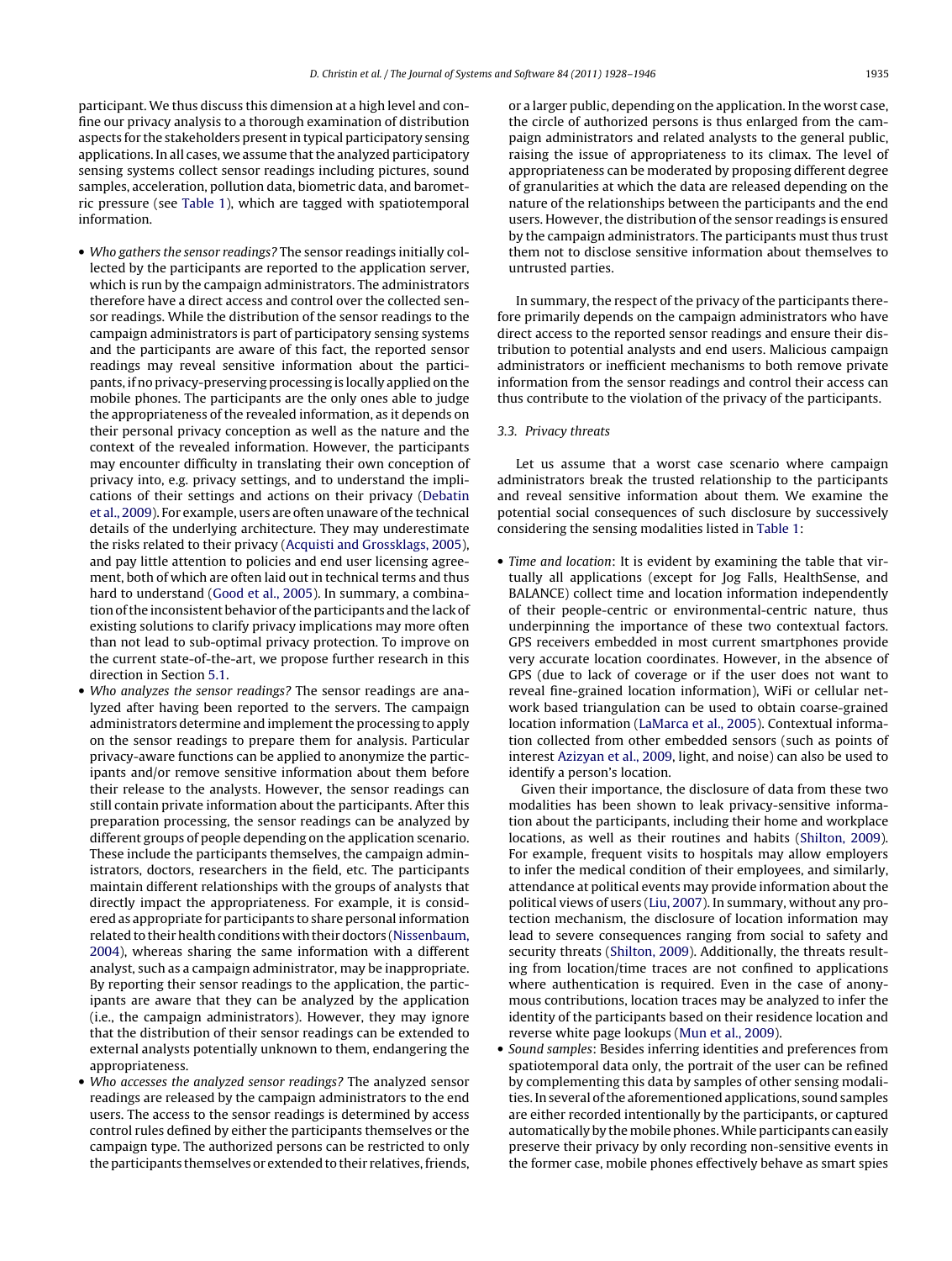<span id="page-8-0"></span>in the case of automated recordings. Dedicated user interaction is required to prevent the applications from recording private conversations about intimate or confidential subjects. Even in public locations, the recognition of characteristic sound patterns that are unique to certain events and locations may allow adversaries to determine a participant's current context.

- Pictures and videos: The content of contributed pictures and recorded videos is also likely to reveal personal information about the participants and their environment. Although Diet-Sense [\(Reddy](#page-17-0) et [al.,](#page-17-0) [2007\)](#page-17-0) targets to take photos of consumed meals, no countermeasures are taken to conceal the faces of persons sharing their meal with the participants. In all scenarios, in which the camera is oriented away from the participant, faces of other people in the vicinity are possibly captured in the images, and thus conclusions about the number and identity of the participant's social relations can be drawn. The publication of captured pictures may lead to similar consequences as in online social networks, such as Facebook, where a teacher was suspended due to a picture showing her holding glasses filled with alcohol ([CBS](#page-16-0) [News,](#page-16-0) [2011\),](#page-16-0) or a depressed woman who lost benefits from her health insurance for pictures showing her attending parties and relaxing on the beach [\(CBC](#page-16-0) [News,](#page-16-0) [2009\).](#page-16-0) Similar to sound recordings, the current user context and the surrounding environment may also be extracted from sensor data. For example, pictures showing points of interest may easily establish the participant's presence at those locations.
- Acceleration: Raw accelerometer readings may appear less threatening in revealing private information about the participants. However, this hypothesis not always true and may often only serve as a false sense of security. For example, if the mobile phone is carried on the hip, information about the gait, and thus possible indications about a user's identity, may be inferred ([Derawi](#page-16-0) et [al.,](#page-16-0) [2010\).](#page-16-0) Additionally, the research field of activity recognition also makes extensive use of accelerometer readings [\(Györbíró](#page-16-0) et [al.,](#page-16-0) [2009\).](#page-16-0) The exploitation of these data by malicious users may have negative consequences. For example, employers may want to verify that their employees are actually working during their working hours. If the employers detect anomalies, they might suspend the respective employees.
- Environmental data: Recording particles and gas concentrations or barometric pressure may not directly threaten the privacy of the participants by themselves. However, particular air compositions combined with secondary information, such as precise air temperature, might identify the location of the participants at a level of granularity as fine as room levels within buildings, where location information can be inaccurate due to non-availability of GPS or other location services.
- Biometric data: Biometric sensor data can be used for a diagnosis of a user's current physiological state. Similarly to medical staff, adversaries may identify health anomalies or diseases based on the captured sensor data. Leaked medical information may then be used by health insurance companies or employers to revoke contracts, if an impairment of the physiological conditions of the participants is identified.

Privacy threats represent an inherent problem of any participatory sensing application. Although the subjects of interests of environment-centric applications are not the participants themselves, all considered applications monitor the spatiotemporal context of the participants and therefore represent a danger to their privacy. Furthermore, additional captured sensing modalities may provide further insights about the participants. As a result, environment-centric applications can similarly endanger the privacy of the participants, even if the threats are less perceptible at first sight than in the case of people-centric applications.

Location privacy has been predominately addressed in the literature in comparison with the other sensing modalities. The particular interest for location privacy may be due to the sharing of similar concerns with orthogonal domains addressing this issue, such as vehicular networks ([Raya](#page-17-0) [and](#page-17-0) [Hubaux,](#page-17-0) [2007\),](#page-17-0) locationbased services [\(Myles](#page-17-0) et [al.,](#page-17-0) [2003\),](#page-17-0) pervasive computing [\(Beresford](#page-16-0) [and](#page-16-0) [Stajano,](#page-16-0) [2003\),](#page-16-0) ubiquitous computing ([Beresford,](#page-16-0) [2005\),](#page-16-0) etc. In contrast, the remaining sensing modalities are less represented in the literature, as they are one of the particularities of participatory sensing applications. However, we have shown in this section that their combinations may leak sensitive information about the participants and people in their vicinity, or provide information about their locations, even if those are protected by privacy-preserving mechanisms. In comparison with other application domains, addressing the privacy threats in participatory sensing requires thus to solve a multi-dimensional problem, as opposed to location privacy only. In the current applications, these threats are partially addressed by means of access control mechanisms. For example, the DietSense system ensures that pictures tagged with location and time are only shared with trusted parties, specifically the nutritionist [\(Reddy](#page-17-0) [et](#page-17-0) [al.,](#page-17-0) [2007\).](#page-17-0) Although the identities of user and nutritionist are mutually known, possible threats to the user privacy still comprise the recognition of faces or items in the pictures. A generic and sufficiently fine-grained solution to balance the extent and detail of data revealed to the target audience still remains to be found.

#### **4. Countermeasures to privacy threats**

After having outlined the privacy threats and the corresponding need for privacy-protecting mechanisms to encourage user participation, we examine the current state-of-the-art solutions which attempt to address these threats. We conduct a cross-analysis of the architectural elements present in typical sensing applications and present existing countermeasures, as illustrated in [Fig.](#page-9-0) 3.

The sensed data passes through several stages between its collection and the consumption by the target audience. By tracing the distribution path of sensor data, we outline how privacy can be maintained and improved at each step. First we address the implications on privacy as outlined in the preceding section by discussing tailored sensing and anonymous task distribution. We then consider different schemes to anonymize and protect the privacy of the users while the data are reported to the application server. Subsequently, we detail solutions for privacy-aware data processing and storage including mechanisms to review, delete, and control the retention of sensed data. We conclude the discussion of countermeasures by presenting current solutions to control and audit their access.

#### 4.1. Tailored sensing and user preferences

A first measure to encounter the privacy threats discussed in Section [3](#page-5-0) is to control the data collection process at the user level and allow the participants to express their privacy preferences. In the presented scenarios, this control is applied to different extents. Although some solutions allow the users to fully disable the sensing function ([Miluzzo](#page-17-0) et [al.,](#page-17-0) [2008;](#page-17-0) [Shilton](#page-17-0) et [al.,](#page-17-0) [2008\),](#page-17-0) doing so is of little use for participatory sensing, since the user would be unable to contribute any data. As proposed in [Das](#page-16-0) et [al.](#page-16-0) [\(2010\),](#page-16-0) this binary scheme (full access to sensor data, or none at all) can be extended by introducing additional intermediate levels. For example, the participants may decide to selectively enable sensor measurements depending on a variety of factors, such as presence in sensitive locations (home or office), or their current social surroundings (presence of friends or family members). The selection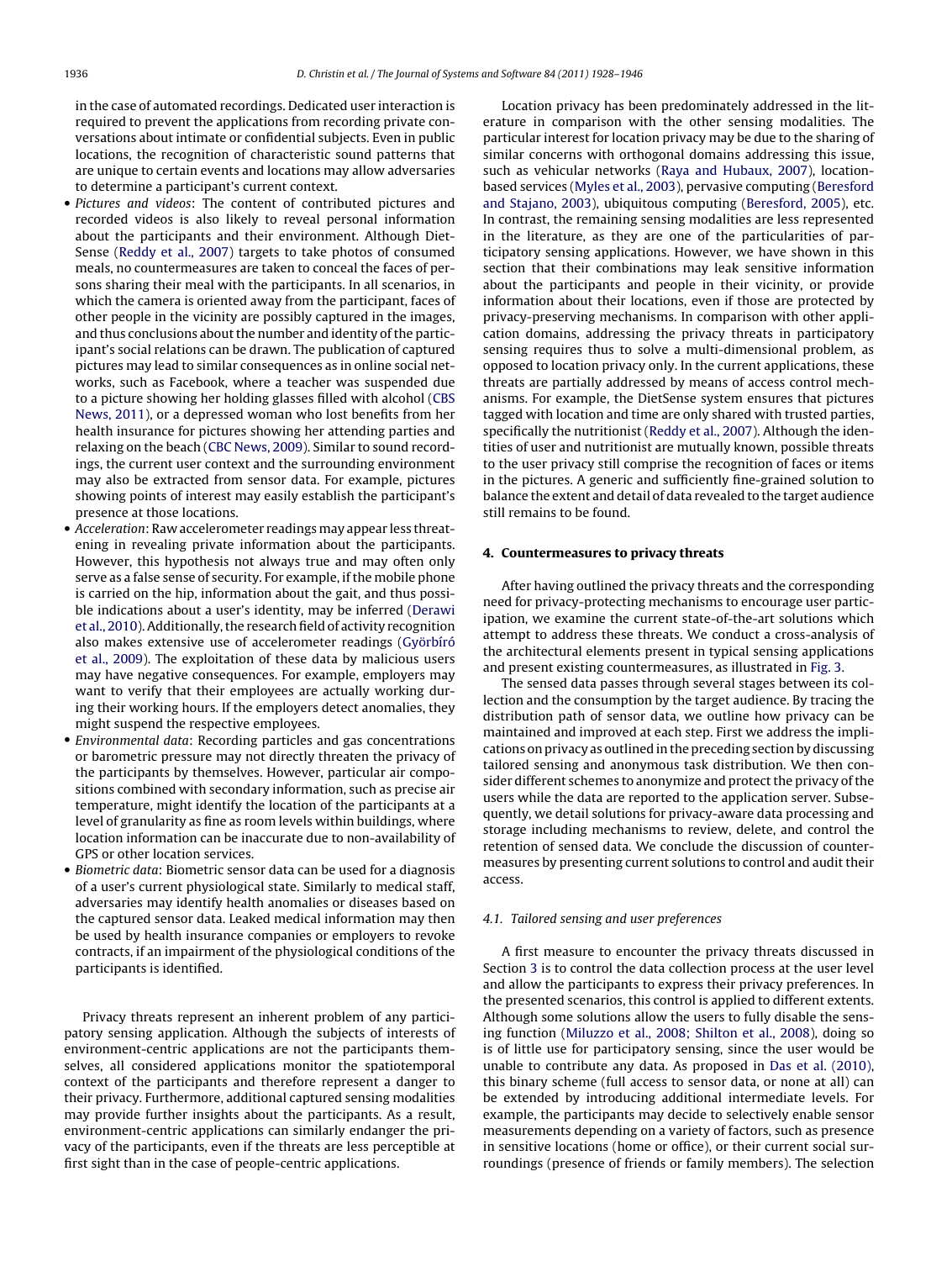<span id="page-9-0"></span>

**Fig. 3.** Countermeasures and their relationships to the architectural components.

of theses factors allows the participants to explicitly indicate the type of information that they are happy with being collected in different contexts. They thus define their personal conception of appropriateness as defined in Section [3.2.](#page-6-0)

To reflect the user's privacy preferences whilst optimizing data fidelity, a finer-granular scheme allows users to adjust the sensing granularity and the time resolution. For example, samples may be collected every hour instead of every 15 s, or location information be captured at different degrees of granularity ([Schilit](#page-17-0) et [al.,](#page-17-0) [2003\).](#page-17-0) [Table](#page-10-0) 2 illustrates possible degrees of granularity and related examples which may be applied in the context of some of the applications discussed in Section [2.](#page-1-0) Starting with the finest granularity on top, i.e., the unaltered original/raw data, the data resolution decreases towards the bottom of the table until reaching the coarsest meaningful degree of granularity. Depending on the application characteristics, the granularity of the different sensing modalities can be tuned in different ways, with the ones presented in the table only serving as illustrative examples.

Although this scheme does not provide a generic trade-off between privacy and disclosed data, it improves the overall acceptance of the solution by offering additional resolutions of granularity to the users. From the perspective of the application, coarse-grained data is still better than no data. For example, the location of air pollution measurements can be released at the granularity of a district. It should also be noted that sensing granularity has a direct impact on the energy consumption of the mobile phone. Whenever a sensor is activated for collecting data, it consumes the phone battery. As such, sampling at a coarser granularity implies that the sensors may be turned off for longer periods of time, thus resulting in energy savings. Simultaneously, both the size and quantity of the data to be transmitted are reduced. Transmitting data also consumes energy for the radio (3G or WiFi) transmission, thus less data volume also results in additional energy savings. However, additional processing may be required to filter the data and report them with a coarser granularity (e.g., recognizing the presence of faces on the images to eliminate them) leading to supplementary energy consumption, which needs to be regarded specifically.

#### 4.2. Anonymous task distribution

Sensor data collection is generally triggered through tasks, which specify the sensing modalities (e.g., regions of interest, criteria to fulfill to start the capture, sensors used and sampling frequency) based on the application requirements. The tasks are distributed to the mobile phones that satisfy the tasking requirements.

The tasks are either statically deployed on the phones or initially downloaded from the application server. A central tasking component located on the application server or a dedicated tasking server [\(Kansal](#page-17-0) et [al.,](#page-17-0) [2007\)](#page-17-0) selects appropriate devices based on predetermined criteria to optimize the sensing process, such as the current location of the mobile phone or its available resources (embedded sensors, battery lifetime, currently executed tasks, or processing capabilities) ([Reddy](#page-17-0) et [al.,](#page-17-0) [2009\).](#page-17-0) Once the devices are selected in a centralized task distribution model, the application server deploys the sensing tasks on the devices, e.g., via a push model based on executable binaries [\(Das](#page-16-0) et [al.,](#page-16-0) [2010\).](#page-16-0)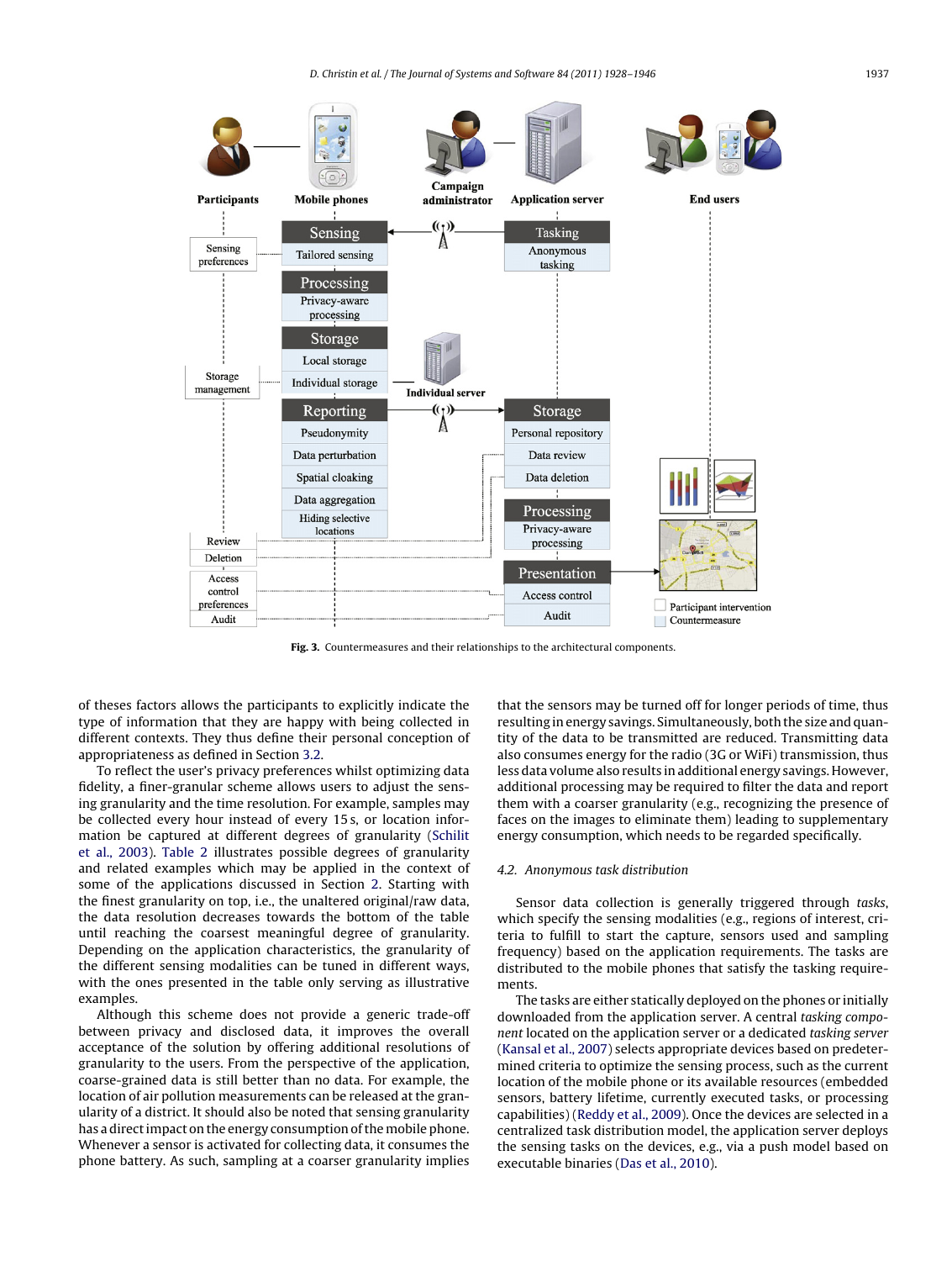<span id="page-10-0"></span>

| Example of granularity degrees for different sensing modalities. |  |  |
|------------------------------------------------------------------|--|--|
|                                                                  |  |  |

| Granularity  | Location                        | Sound                             | Photo                           | Acceleration              |
|--------------|---------------------------------|-----------------------------------|---------------------------------|---------------------------|
| Fine-grained | Precise position<br>Street name | Original sample<br>Voices removed | Original image<br>Faces blurred | Raw data<br>Activity type |
|              | District                        | Spectral properties               | Number of people                | Activity category         |
| Coarse       | City                            | Loudness level                    | Environment (indoor/outdoor)    | Motion (yes/no)           |

In contrast to centralized tasking, mobile phones autonomously manage and distribute tasks in case of decentralized task distribution, such as proposed in [Eisenman](#page-16-0) et [al.](#page-16-0) [\(2008\).](#page-16-0) The distributed character of decentralized task allocation allows it to transfer the sensing responsibilities to devices in its proximity. For example, a mobile phone A, which is not equipped with the sensors required by the tasks, transfers its tasks to other mobile phones embedding such sensors in the vicinity. A initiates the task transfer by broadcasting requests including the task to execute and the corresponding sensors to mobile phones B and C in its proximity. At the reception of these requests, B and C verify if they can fulfill the included task conditions. Assuming that only B possesses the required sensors, A transfers its sensing task to it. B can fulfill the transferred task either instantly if both mobile phones are located in the task's region of interest or remotely when B enters the region of interest.

The Bubble-sensing model ([Lu](#page-17-0) et [al.,](#page-17-0) [2008,](#page-17-0) [2010\)](#page-17-0) is a hybrid alternative to the purely centralized and decentralized schemes. Although mainly based on decentralized distribution of tasks, the concept also requires the presence of a central entity to maintain the sensing tasks. Participants, designated as bubble creators, can create persistent sensing areas at defined places of interests. They initiate a sensing request including the geographical region, duration, and sensing modality corresponding to each bubble and broadcast it to potential bubble carriers (i.e., other participants) in a distributed fashion. Bubble carriers may then move to the specified location, perform the sensing, and report the collected data to the central entity, the bubble server, from where the data can be retrieved by the bubble creator. The persistence of bubbles during the sensing period is ensured by designating bubble carriers with low expected node mobility as bubble anchors, which maintain bubbles on behalf of their creators, should they become disconnected from the bubble. Nevertheless, bubbles may disappear in absence of anchors. To encounter this issue and restore orphaned bubbles, the participants additionally contact the bubble server in regular time intervals to search for bubbles near their current location, and join them if the required sensing modalities match.

In all three presented approaches for task distribution, the tasking and downloading processes may endanger the privacy of the participants in several ways. First, downloading tasks provides information to the tasking server about the location of the participants at precise timestamps, while the nature of the tasks provides hints about the devices used. Additionally, even when pseudonyms are used, the tasking server may infer the identity of the participants by tracking their locations over multiple downloads, as it may expose the location of their workplaces and homes [\(Krumm,](#page-17-0) [2007\).](#page-17-0) To protect the participants, the following mechanisms for ensuring anonymity and location-privacy have been proposed:

- Using tasking beacons [\(Kapadia](#page-17-0) et [al.,](#page-17-0) [2009\).](#page-17-0) The participating devices receive the broadcast beacons including the sensing tasks without having to register/authenticate themselves to a central entity.
- Downloading the tasks in densely populated locations [\(Shin](#page-17-0) et [al.,](#page-17-0) [2010\).](#page-17-0) The high density of people present at such locations makes the identification of the participants by the server difficult, and hence conceals their identities.
- Using attribute-based authentication ([Kapadia](#page-17-0) et [al.,](#page-17-0) [2009\).](#page-17-0) Instead of using their precise identity, the participants can use cryptographic-based credentials showing their memberships to a particular group (e.g., students registered in the cycling club of the university), as realized in [Camenisch](#page-16-0) [and](#page-16-0) [Stadler](#page-16-0) [\(1997\).](#page-16-0) Again, the identities are hidden within the group of participants and the level of protection depends on the size of this group.
- Using location privacy-preserving routing schemes [\(Kapadia](#page-17-0) et [al.,](#page-17-0) [2009\).](#page-17-0) Although not directly anonymizing the participants, these schemes hide their location using specific router/relay organization [\(Al-Muhtadi](#page-16-0) et [al.,](#page-16-0) [2002;](#page-16-0) [Dingledine](#page-16-0) et [al.,](#page-16-0) [2004\).](#page-16-0) For example, the TOR-based routing scheme used in [Shin](#page-17-0) et al. (2010), anonymizes the connections to the tasking server using multiple relays and onion routing to hide the IP address, and thus information about the current location, of the participants.

Moreover, a malicious tasking entity may submit tasks with restrictive acceptance conditions including, e.g., a rare sensor type or specific mobile phone brands. Known as narrow tasking ([Shin](#page-17-0) et [al.,](#page-17-0) [2010\),](#page-17-0) this attack may allow the attacker to de-anonymize the mobile phones accepting these highly device-specific tasks, as only one or few mobile phones share these restrictive conditions. A countermeasure to the narrow tasking attack consists of introducing a trusted third party storing the attributes of all mobile phones and verifying that a sufficient number of mobile phones (above a pre-determined threshold) are able to fulfill the acceptance conditions in order to protect the anonymity of the mobile phones accepting the tasks.

Furthermore, a malicious tasking entity may attempt to differentiate and identify anonymous participants by launching selective tasking attacks ([Shin](#page-17-0) et [al.,](#page-17-0) [2010\),](#page-17-0) where the tasking entity distributes a task to only a restricted pool of mobile phones (greater than the aforementioned threshold). The selective tasking attack differs from the narrow tasking attack, as the selective tasking attack aims at linking the anonymous mobile phones uploading the tasking reports to the reports themselves, while the narrow tasking attack straightforwardly infers the identity of the devices/participants based on the task acceptance. As the amount of tasked devices is restricted, the adversary can easily link each anonymous mobile phone to the reports it has uploaded. A further analysis of the uploaded reports may breach the anonymity of mobile phones. To prevent this attack, the responsibility of selecting the tasks can be transferred from the tasking server to the participants themselves, who select a random amount of available tasks to execute.

While protecting the anonymity and privacy of the participants, these mechanisms simultaneously impact the performance of the sensing applications in terms of data integrity and the associated overhead. Since the identity of the participants is not revealed to the application, the anonymous devices may report falsified or faulty data, and the application will not be able to identify them and eliminate them from the tasking process in the future. Moreover, without knowing the participant's identity and location as well as the device specifications, the application may need to task a larger pool of devices to obtain similar results when compared to non-anonymous tasking. This may cause additional resource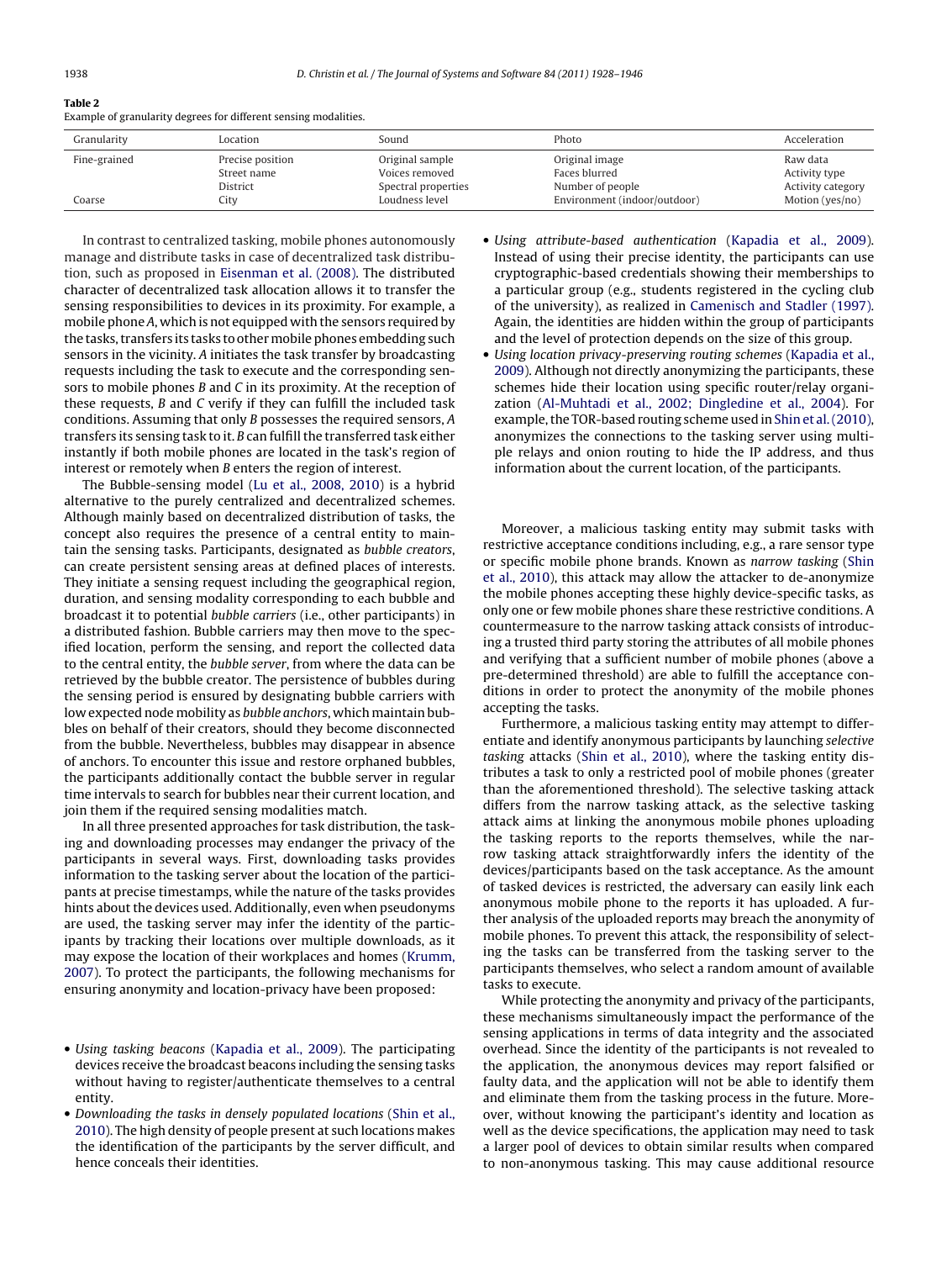<span id="page-11-0"></span>consumption and delays, potentially affecting the results of timeconstrained applications.

source to the application server, but only the identities of preceding and following hops/relays.

# 4.3. Anonymous and privacy-preserving data reporting

In most applications, captured sensor data are reported to the central server directly after they have been recorded. Almost exclusively all participatory sensing applications record location/time traces (cf. Section [3\).](#page-5-0) A prominent attack is thus the inference of location traces, as all presented participatory sensing campaigns share the common attribute of collecting location information along with the sensor data. The collection of location traces over several reports may allow to identity frequently visited locations, and the disclosure of the raw location data is likely to reveal the identity of participants and may thus endanger their privacy.

Besides the actual data contained in the reports, metadata collected from submissions may also threaten the privacy of the participants. As data transfers mostly make use of communication infrastructure available to the mobile phone, such as Wireless LAN, or GSM/GPRS/3G connectivity [\(Dong](#page-16-0) et [al.,](#page-16-0) [2008;](#page-16-0) [Eisenman](#page-16-0) et [al.,](#page-16-0) [2009\),](#page-16-0) location information can be extracted from the IP address assigned at the time of submission, or the upload intervals and schedules at which data are being transferred to the server. Based on the upload schedule, additional conclusions about the whereabouts of the participants can be drawn, even without considering the primary sensor readings. Similarly to an in-depth inspection of reports, the participants may be identified and de-anonymized by analyzing the metadata collected across multiple reports ([Shin](#page-17-0) et [al.,](#page-17-0) [2010\).](#page-17-0)

In this section, we consider the mechanisms used to protect the privacy of the participants against the analysis of reporting patterns and report contents.

#### 4.3.1. Pseudonymity

A common mechanism to protect the anonymity and privacy of the participants is the use of pseudonyms (cf. Section [4.2\).](#page-9-0) Instead of transmitting names in plain text, all interaction with the application is performed under an alias. Pseudonymity is currently used in various applications, including [Shilton](#page-17-0) et [al.](#page-17-0) [\(2008\),](#page-17-0) [Shilton](#page-17-0) [\(2009\),](#page-17-0) and [Deng](#page-16-0) [and](#page-16-0) [Cox](#page-16-0) [\(2009\).](#page-16-0) When used in conjunction with authentication mechanisms, pseudonym-based solutions suggest anonymity and confidentiality to the user [\(Shilton](#page-17-0) et [al.,](#page-17-0) [2008\).](#page-17-0) The participants tend to share their sensor readings without apprehension as they feel more protected behind pseudonyms. This subjective feeling however leads to a false perception of security, as the use of pseudonyms does not necessarily guarantee privacy in location-based applications. As demonstrated in [Huang](#page-17-0) et [al.](#page-17-0) [\(2005\),](#page-17-0) an analysis of the reported data in conjunction with the reporting patterns may allow identifying the participants' residences among other significant places, such as workplaces and favorite entertainment centers, based ontheir location traces. The residence addresses may then be exploited to find the corresponding participants' real names using reverse address lookups. Pseudonyms must therefore be complemented by additional mechanisms to protect the participants' locations (during both the sensing and reporting processes) to efficiently provide privacy guarantees. The anonymity-based TOR network ([Dingledine](#page-16-0) et [al.,](#page-16-0) [2004\)](#page-16-0) is used in [Shin](#page-17-0) et [al.](#page-17-0) [\(2010\)](#page-17-0) to hide the origins of reports and prevent an identification of the real identities of the participants from their locations. Before transmitting reports, the mobile phones select random relays along the path to the application server, instead of a direct route. The selected routes are then appended to the reports using a layered scheme, similar to onion layers. At each relay on the selected routes, a layer is removed using a symmetric key shared between this relay and the mobile phone. As a result, no relay knows the complete path from the report's

#### 4.3.2. Spatial cloaking

In addition to privacy-aware routing (e.g., TOR-based networks), mechanisms based on k-anonymity ([Sweeney,](#page-17-0) [2002\)](#page-17-0) can be applied to protect the location privacy of the participants who upload reports. The key idea behind  $k$ -anonymity is to build groups of  $k$ participants or reports such that they share a common attribute (e.g., k participants located in the same district), rendering them indistinguishable from each other. Different methods can be used to find an appropriate and common attribute in order to construct groups of k users. These methods can be classified into the two main categories of generalization and perturbation ([Huang](#page-16-0) et [al.,](#page-16-0) [2010\).](#page-16-0)

In the former, the original value of the attribute is generalized by a value with less degree of detail. For example, the exact coordinates of the k participants are replaced by the name of the district of their current location. In contrast, perturbation is based on replacing the original sensor data by a new value resulting from a function applied to the  $k$  sensor readings of the group members. For example, the location of each group member can be replaced by the average location of all members.

Tessellation is a form of generalization based on the division of a geographic area into multiple tiles. It is applied in [Shin](#page-17-0) et [al.](#page-17-0) [\(2010\),](#page-17-0) where tiles are established by applying Voronoi partitioning to a map of Wireless LAN access points. The access point in the center of each tile keeps track of the average number of connected devices, which is equal to the maximum value of  $k_t$  that can be achieved within the tile. To guarantee k-anonymity throughout the network, neighboring tiles with  $k_t \le k$  are combined into cells with an effective value equal to the sum of each individual tile. Once the cells have been defined, the participants tag their sensor data with the geographical boundary of their current cell instead of supplying their exact coordinates. Alternatively, instead of transmitting the dimensions of the cell, the participants may report the geographical center of the cell, as proposed in [Huang](#page-16-0) et [al.](#page-16-0) [\(2010\).](#page-16-0)

In contrast, microaggregation ([Domingo-Ferrer](#page-16-0) [and](#page-16-0) [Mateo-](#page-16-0)Sanz, [2002\)](#page-16-0) does not generalize the participant location to a cell, but replaces the real location by the averaged location of the k nearest participants, the so called equivalence class. Setting up equivalence classes is known to be NP-hard ([Brucker,](#page-16-0) [1978\),](#page-16-0) and among the proposed heuristics, the Maximum Distance to Average Vector (MDAV) algorithm has been shown to be very efficient in setting up equivalence classes. However, as user mobility is inherent in participatory sensing applications, equivalence classes may need to be changed dynamically and thus protect new users less efficiently. Frequent recomputations in turn may negate the efficiency advantage of MDAV. The V-MDAV ([Solanas](#page-17-0) et [al.,](#page-17-0) [2006\)](#page-17-0) algorithm offers variable class sizes and improves the performance of its predecessor in dynamic environments. The recursive algorithm is composed of two main steps. In the first step, k participants are clustered based on their locations and the relative Euclidean distances. Once the clusters are formed, additional participants can join the clusters in the second step, even if each cluster already contains  $k$  members and thereby fulfills the k-anonymity requirement.

A risk to k-anonymity is the possibility of homogeneity attacks, as outlined in [Machanavajjhala](#page-17-0) et [al.](#page-17-0) [\(2007\).](#page-17-0) Such attacks exploit the monotony of certain attributes to identify individuals from the set of k participants. The authors thus present an extension to k-anonymity, termed l-diversity, which additionally requires the group members to provide at least l different values for the sensed attribute of interest. As a result, at least  $l$  distinct values for the sensitive attributes are present within each user group, which represents an effective countermeasure to homogeneity attacks. The principle of l-diversity is employed in [Huang](#page-16-0) et [al.](#page-16-0) [\(2010\),](#page-16-0) where an l-diverse extension to the aforementioned V-MDAV (LD-VMDAV)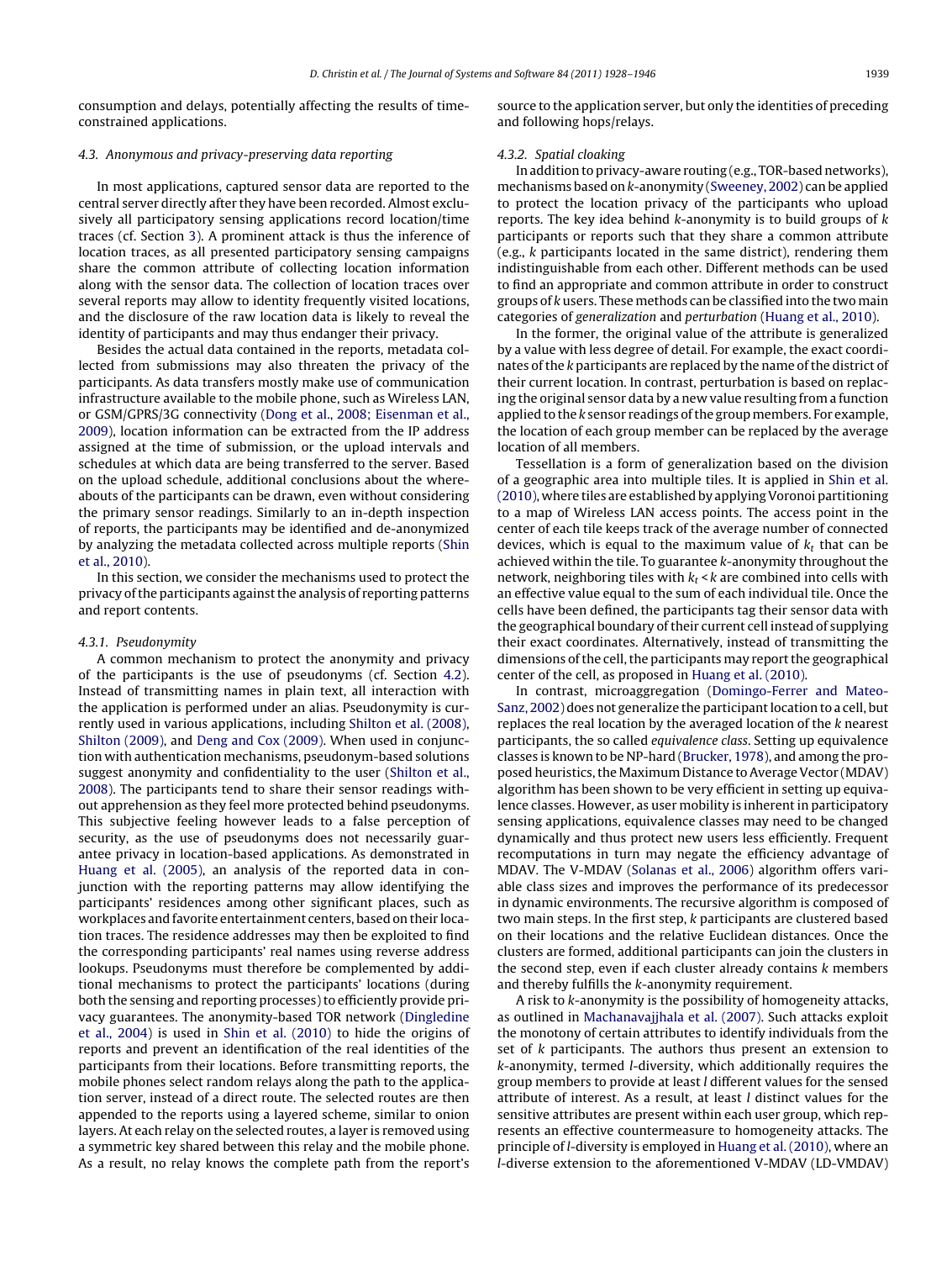<span id="page-12-0"></span>algorithm is proposed and evaluated. The authors also extend the V-MDAV scheme further by introducing Hybrid V-MDAV, which combines V-MDAV with tessellation (with tile center reporting). The hybrid scheme thus benefits from the advantages of both approaches. Tessellation is applied if a user can construct a tile within his own cell, meaning that at least k other users share the same cell. Otherwise, the V-MDAV scheme is used, as it performs better in case of sparse distribution of users across multiple cells.

Nevertheless, these approaches rely on a trusted third-party managing the generalization or perturbation of the locations for all participants. To generate the cloaked values, the participants need to report their exact locations to the third-party entity. A further improvement in privacy is achieved by adding Gaussian noise on the location information, as proposed in [Huang](#page-16-0) et [al.](#page-16-0) [\(2010\),](#page-16-0) to perturb and blur the locations of the participants before sending location information to the third-party, as detailed in the following section.

#### 4.3.3. Data perturbation

Data perturbation intentionally perturbs the sensor samples by adding artificial noise to the data at the mobile phone side, such as Gaussian noise. The overall intention of data perturbation is to determine community trends and distributions without revealing individual data. The characteristics of the applied noise must thus be chosen carefully, as it needs to perturb individual sensor readings sufficiently while still ensuring that the statistical trend remains unaffected. For example, independent random noise has been demonstrated to be insufficient to prevent adversaries from reconstructing the original data in [Krumm](#page-17-0) [\(2007\).](#page-17-0)

A data perturbation scheme particularly tailored to the requirements of participatory sensing applications was proposed in [Ganti](#page-16-0) et [al.](#page-16-0) [\(2008\).](#page-16-0) Its principle is as follows. First, a noise model with characteristics similar to a realistic data set is generated using an approximate model of the phenomenon monitored by the application. Note that preliminary knowledge about the data distribution is required, which may not be available in all participatory sensing applications. The designed model, which is composed of a structural description as well as the probability distribution of the parameters, is then distributed to the community. The participants use the distributed model to locally generate noise and superimpose it on their sensor readings. To complicate the reconstruction of each individual data, the proposed approach allows the participants to change the values of the noise generation parameters regularly. The data perturbed by the participants are then reported to the application. As the statistical characteristics of the noise model are known, the sum, average and distribution of the added noise over the data of all participants can be approximated. The community results (including trends and distribution) can be estimated by subtracting the average noise time series from the sum of all individual perturbed data, the precision of the estimation increasing with the community size. Other examples that make use of data perturbation, though not in the context of participatory sensing, can be found in [Agrawal](#page-16-0) [and](#page-16-0) [Srikant\(2000\),](#page-16-0) [Agrawal](#page-16-0) [and](#page-16-0) [Aggarwal\(2001\),](#page-16-0) and [Evfimievski](#page-16-0) et [al.](#page-16-0) [\(2003\).](#page-16-0)

#### 4.3.4. Hiding sensitive locations

Sensitive locations can be selected by the participants and protected using location selective hiding [\(Mun](#page-17-0) [et](#page-17-0) [al.,](#page-17-0) [2009\),](#page-17-0) which was introduced in the PEIR campaign presented in Section [2.1.2](#page-2-0) and represents an alternative to data perturbation. When the user approaches a location which has been priorly defined as sensitive, the application generates fictitious location traces which intentionally avoid the selected location. However, the generated traces remain realistic, i.e., following exiting roads and streets. The algorithm selects the closest routes first, then refines the selection by taking the history of the participants' results into account (e.g., their physical capacities based on their preceding experiences). Furthermore, the algorithm even shifts the activities timely and modifies their duration to maintain the consistency of the application results.

In comparison with data perturbation (Section 4.3.3) and spatial cloaking (Section [4.3.2\),](#page-11-0) the location selective hiding scheme improves the location privacy without impacting the application results. In fact, data perturbation and spatial cloaking only modify the location information without considering the consistency ofthe results and visits to the sensitive locations may still be identifiable after the application of these schemes depending on the granularity and noise model selected.

#### 4.3.5. Data aggregation

In comparison to the previous schemes, the privacy-preserving data aggregation approach proposed in [Shi](#page-17-0) [et](#page-17-0) [al.](#page-17-0) [\(2010\)](#page-17-0) does not rely on a central entity to protect data privacy, but on a mutual protection within participants. Before transmitting data to the server, the mobile phones partially distribute their data among their neighbors. The mobile phones then upload the sensed data coming from their neighbors and the remaining of their own data. This distribution diminishes the probability to successfully attribute each sensor reading to the mobile phone which actually captured it. For example, if two mobile phones A and B exchange half of their data, the probability that the data reported by A was actually captured by itself is 50% (in absence of any additional and prior knowledge), and the same for B.

Moreover, this approach does not require any preliminary knowledge about the data distribution which is necessary in data perturbation schemes (cf. Section 4.3.3). Depending on the nature of the aggregation functions, two distinct schemes can be applied. For additive functions, each mobile phone/node partitions its data into  $n + 1$  slices and sends one slice to each of n selected nodes. There are three ways in which nodes can be selected. In the first model, the nodes are selected randomly regardless of their location leading to an additional energy consumption overhead if multi-hop communication is supported. In the second model, the one-hop neighbors are selected via a single broadcast. The efficiency ofthe privacy protection directly depends on the density of neighbors located in the broadcast regions, as  $n$  is lower in sparsely populated regions than in dense ones. An h-hop version is proposed in the third model, where *h* is a system parameter. Once each node has distributed its slices to his neighbors, the exchanged slices and the node's own slice are combined and sent to the aggregation server which is then able to compute the aggregation result. For non-additive aggregation functions, such as percentiles and histograms, a method combining slicing, count query, and binary search can be applied. Nevertheless, this approach only ensures data privacy protection if the nodes and the server do not conspire to breach the privacy of potential targets. We present a simple example to illustrate this. Assume that a node A is surrounded by two malicious nodes B and C. A partitions its data into three slices and distributes two of them to B and C, which do the same. Then the three nodes report the mixed slices to the server. As B and C can recognize their own slices and those distributed by A, the server can easily reconstruct the complete data set from the three uploaded slices and associate it to A.

#### 4.4. Privacy-aware data processing

In typical participatory sensing applications, data processing is shared between the mobile phones and the application server. However, due to the resource constraints on mobile platforms, the distribution of the processing tasks between both parties is typically biased towards the server. While preprocessing is generally carried out on the phones to reduce the amount of data to trans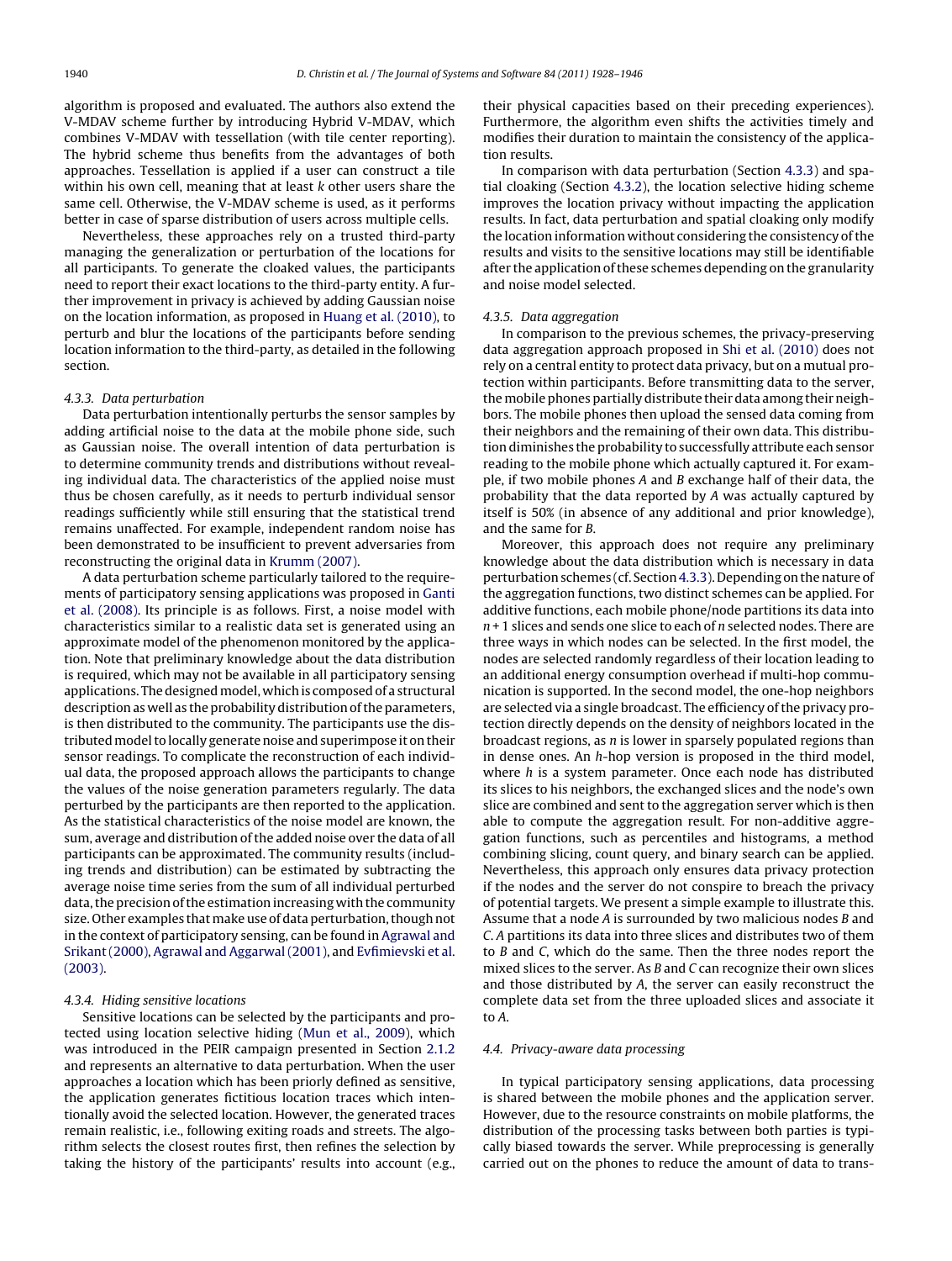<span id="page-13-0"></span>fer in order to save bandwidth and transmission energy, complex processing tasks may exceed the computational power of mobile phones, mandating the execution on the server.

In the applications discussed in Section [2,](#page-1-0) the data processing on the mobile phone mainly constitutes extracting features from the raw data to remove sensitive information (e.g., human voices recorded, or people photographed) endangering the privacy of the participants and for resource saving purposes. For example, an audio classifier can analyze the sound samples to determine whether human voices were recorded [\(Miluzzo](#page-17-0) [et](#page-17-0) [al.,](#page-17-0) [2008\).](#page-17-0) Further, the loudness level of the audio samples can be determined locally by running signal processing algorithms to minimize the data to transfer to the server ([Maisonneuve](#page-17-0) et [al.,](#page-17-0) [2009\).](#page-17-0) After processing, the raw data may be deleted from the local storage and the processed summaries are reported to the central server.

On the server side, the reported data may then be processed to eliminate privacy-sensitive information, such as the identity or data characteristics threatening the anonymity/privacy of the participants. For example, the captured data can be aggregated among several participants to render them indistinguishable or published in the form of statistics ([Ganti](#page-16-0) et [al.,](#page-16-0) [2010\)](#page-16-0) and maps [\(Dong](#page-16-0) et [al.,](#page-16-0) [2008\).](#page-16-0) By doing so, sensitive data is not directly revealed to the end users, which avoids direct identification of the participants. However, the participants must rely on the application to: efficiently anonymize the data, sufficiently protect their privacy, and not disclose the privacy-sensitive information contained in their reported data to third parties.

# 4.5. Review, deletion, storage, and retention of data

After the collecting sensor data, the participants can review them to verify that they do not contain sensitive information (e.g., faces in pictures, or sensible locations) and judge of the appropriateness of the released information. If privacy-sensitive or inappropriate items are identified, the participants can discard and delete them before the data is being reported to the application server [\(Abdelzaher](#page-16-0) et [al.,](#page-16-0) [2007\).](#page-16-0) Alternatively, the application can automatically discard the buffered sensor data unless the participants review them and indicate their willingness to share the same ([Shilton](#page-17-0) et [al.,](#page-17-0) [2008\).](#page-17-0)

Most of the applications discussed earlier rely on a centralized system storage managed by the application itself. The whole pool of sensor data is easily accessible for processing, which is advantageous for the application. However, this solution reduces the participants' control over their data. Once they have uploaded their data, the participants must trust the central entity not to disclose them to unauthorized third parties. Even if applications may authorize the users to delete the uploaded data or adopt retention policies favorable for the participants (e.g., deleting the location information every six months by default ([Mun](#page-17-0) et [al.,](#page-17-0) [2009\)\)](#page-17-0), the participants do not typically receive any confirmation that data has been definitely removed from the server.

To address this loss of control, a short-term solution may be to locally store the sensitive data on the mobile phones to prevent third parties from accessing and potentially misusing them. However, the mobile phones often suffer from resource and energy constraints, which effectively limit storage and processing capability. Moreover, this storage modality may not be appropriate to community-oriented applications, where global processing may be necessary to highlight interesting features of the data.

A solution for the secure data storage is the use of so called personal data vaults ([Mun](#page-17-0) et [al.,](#page-17-0) [2010\),](#page-17-0) which uncouple the acquisition of sensor data and their secure storage. Personal data vaults are individually controlled secure data repositories, which may only be fully accessed by their owner. The owner may however choose to share information based on its time or location annotations, or provide post-processed data to external services. Personal virtual machines also represent an alternative to local storage, designated as virtual individual servers [\(Cáceres](#page-16-0) et [al.,](#page-16-0) [2009\),](#page-16-0) where the participants can upload their raw data. The data is only uploaded once and may then be released to all applications the participants are involved in. Different applications can be authorized to access different sets of data according to their demands. Consequently, the participants maintain the control over their data and can dynamically determine potential recipients of selected sets of data. In comparison with a centralized scheme, this approach may generate additional management overhead for the participants, but they retain ownership of their data and can directly control their privacy.

#### 4.6. Access control and audit

Depending on the application scenario, the sensing results may not only be of interest for the participants, but also different stakeholders, e.g., researchers, medical staff, friends, family members, city councils or a larger public. However, the participants may not be willing to share their data with all types of people within the stakeholder group and with the same granularity. In addition to addressing privacy concerns before the sensing process (cf. Section [4.1\)](#page-8-0) and the data release to the application (cf. Sections [4.4](#page-12-0) [and](#page-12-0) [4.5\),](#page-12-0) the participants can define the intended audience who are authorized to access their data from the user interface of many applications. They can define groups [\(Grosky](#page-16-0) et [al.,](#page-16-0) [2007;](#page-16-0) [Gaonkar](#page-16-0) et [al.,](#page-16-0) [2008;](#page-16-0) [Shilton,](#page-16-0) [2009\),](#page-16-0) select persons individually ([Reddy](#page-17-0) et [al.,](#page-17-0) [2007;](#page-17-0) [Miluzzo](#page-17-0) et [al.,](#page-17-0) [2008;](#page-17-0) [Gaonkar](#page-17-0) et [al.,](#page-17-0) [2008;](#page-17-0) [Shilton,](#page-17-0) [2009\)](#page-17-0) or authorize everyone [\(Gaonkar](#page-16-0) et [al.,](#page-16-0) [2008\).](#page-16-0) The participants can refine their selection by specifying the nature of the data they share and may additionally define particular subsets of accessible data [\(Reddy](#page-17-0) et [al.,](#page-17-0) [2007;](#page-17-0) [Miluzzo](#page-17-0) et [al.,](#page-17-0) [2008;](#page-17-0) [Shilton,](#page-17-0) [2009\).](#page-17-0) Furthermore, they can define precise release conditions (e.g., time, location, and data type) under which the data are made accessible ([Shilton](#page-17-0) et [al.,](#page-17-0) [2008\).](#page-17-0) Similarly to the selection of the sensing modalities presented in Section [4.1,](#page-8-0) these actions support the expression of the concept of appropriateness and its personalization by the participants.

To highlight the privacy implications of sharing their data, graphic tools including maps, charts, or pictures are used to visualized the data being released and increase the participants' awareness [\(Shilton](#page-17-0) et [al.,](#page-17-0) [2008\).](#page-17-0) After data has been published, the participants can also monitor access to the data by consulting application log files. These logs records the nature of the accessed data, the frequency of these accesses, and the identity of the people accessing it [\(Shilton](#page-17-0) et [al.,](#page-17-0) [2008;](#page-17-0) [Shilton,](#page-17-0) [2009;](#page-17-0) [Mun](#page-17-0) et [al.,](#page-17-0) [2010\).](#page-17-0) Based on the results of these audits, the participants control the distribution of their information and can judge of their appropriateness. If needed, they may update their access control policies to restrict or enlarge the authorization conditions in order to match their privacy preferences.

#### **5. Future research directions**

Above, we have discussed the privacy threats in participatory sensing applications and we have surveyed selected privacy solutions to mitigate these threats. We found that tailored and practical privacy solutions are scarce, and that fundamental research in the field of privacy for mobile participatory sensing is still in its infancy. Thus, a broad range of research challenges still remain unsolved. In the following, we highlight future research directions in the area of privacy in mobile participatory sensing applications, both from the perspective of the authors of the surveyed work as well as from our own perspective; note that our list of given challenges is by no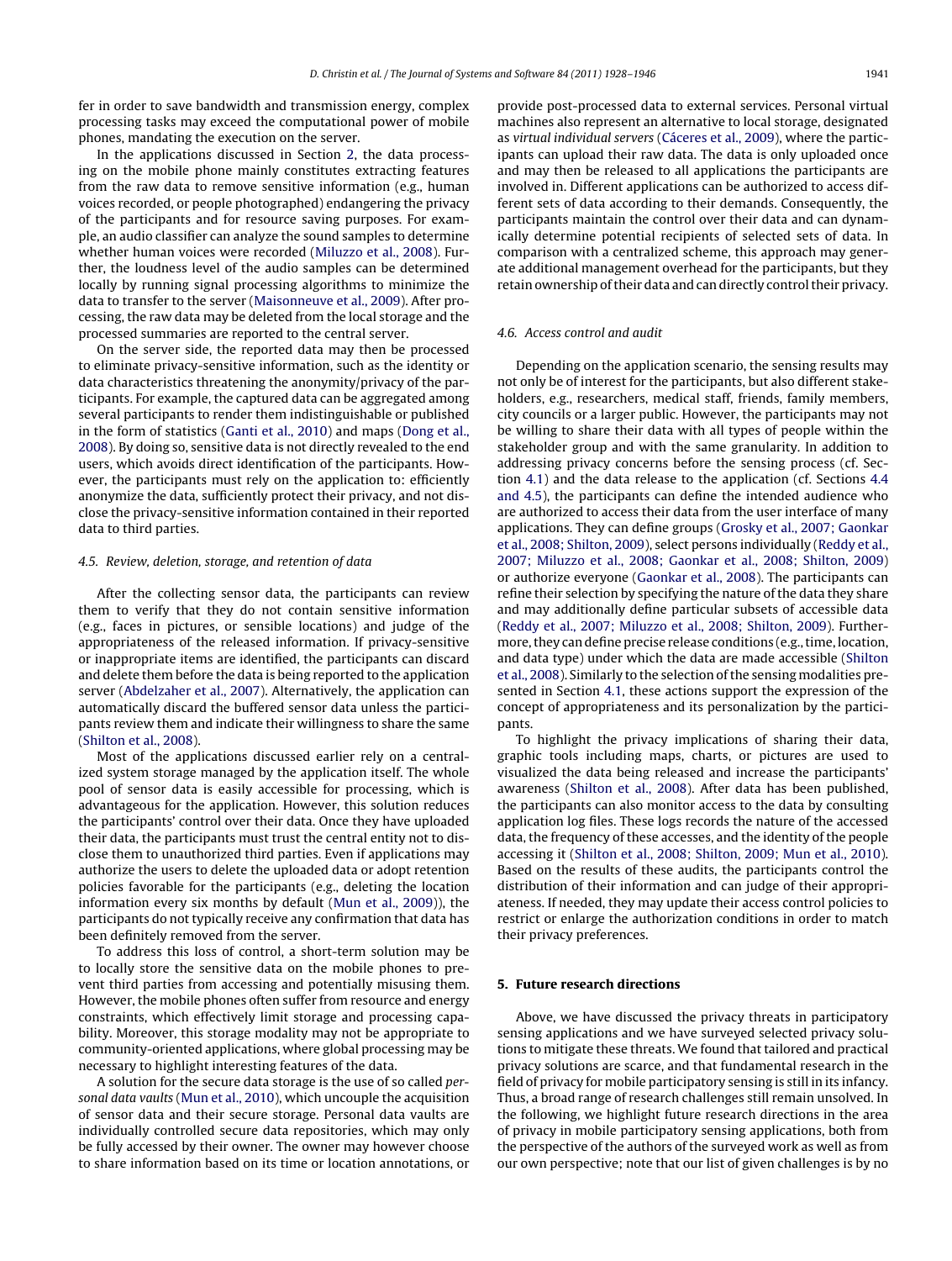<span id="page-14-0"></span>means exhaustive, but contains our subjective impression of the most relevant challenges at the time of writing this article.

# 5.1. Challenge 1: including the participants in the privacy equation

We identified the three groups of stakeholders in Section [2.3.1](#page-4-0) to be the campaign administrators (providing the application platform, maintaining the infrastructure, etc.), the participants (contributing the sensor data), and the end-users (consuming the obtained sensing results). A key challenge for the future is to better include the participants (or unsuspecting participants)<sup>2</sup> in the privacy equation. This includes aspects such as:

- Tailored privacy interfaces: The notion of privacy is highly individual and depends on the user's views and opinions. It is thus crucial to create awareness for privacy threats to the user, and assist him by making the complex configuration of participatory sensing applications easily understood. However, most of the discussed privacy-preserving countermeasures do not present a user interface that can raise awareness and facilitate the comprehension of the complex mechanisms in use. Tailored user interfaces, which consider unique features of mobile devices, are thus highly sought after. Moreover, the existence of such interfaces can encourage the acceptance and later, the adoption of the privacy-preserving mechanisms by the participants, as they will be able to better understand (through the interfaces) the ins and outs of the mechanisms.
- Ease of use: The usability of the application and its privacy settings needs to be taken into consideration. Extensive manual configuration often overstrains a participant's patience and leads him to either leave the default settings or not understand the implications of his choices, as demonstrated in the case of privacy settings in online social networks ([Gross](#page-16-0) [and](#page-16-0) [Acquisti,](#page-16-0) [2005\).](#page-16-0)
- Transparency of privacy protection levels: To judge whether the offered privacy protection is adequate, users need to be able to compare the offered level of protection against their individual protection requirements. Although most of the surveyed solutions base their evaluations on mathematical and verifiable metrics, the user perception and their level of satisfaction with existing solutions has not been explicitly regarded yet.
- Incorporation of user feedback: Besides providing user interfaces to configure privacy levels, insights about how the protection is perceived and to which extents users are involved in configuring their privacy settings are required to bring forward the usability.

User studies are deemed an integral tool to assess the usability and utility of privacy solutions ([Mun](#page-17-0) et [al.,](#page-17-0) [2010\).](#page-17-0) Existing studies in the field already correlate privacy concerns with the used sensing modalities [\(Klasnja](#page-17-0) et [al.,](#page-17-0) [2009\),](#page-17-0) or analyze how the participants understand, select, and feel comfortable with different obfuscation methods to achieve location privacy ([Brush](#page-16-0) et [al.,](#page-16-0) [2010\).](#page-16-0)

In the future, the integration of the participants in the privacy equation could be supported by concepts andmethodologies issued from participatory action research ([McNiff,](#page-17-0) [1988\)](#page-17-0) and communitybased participatory research ([Altman,](#page-16-0) [1995\).](#page-16-0) Even though, these ideas have been conceived for other application domains, the participatory sensing community could benefit from these tools, which promote tight cooperation between participants and application developers to build solutions addressing the needs of the participants based on their direct feedback.

#### 5.2. Challenge 2: providing composable privacy solutions

We have witnessed a tremendous growth in mobile participatory sensing applications during the last years. Novel sensing modalities have been incorporated with the ongoing technological development of mobile phone platforms, leading to a growing family of applications with innumerous application-specific privacy challenges. To be able to deal with this broad range of scenarios, it is necessary to cater for composable and adaptable privacy solutions.

- Application independence vs. tailored privacy solutions: Some of the presented countermeasures are tailored to specific application scenarios. For example, hiding sensitive locations by creating fake location traces to avoid correlations between users and locations (Section [4.3.4\)](#page-12-0) was only evaluated with the PEIR scenario (Section [2.1.2\).](#page-2-0) Further scenarios need to be investigated to determine the potential limits and drawbacks ofthe proposed solutions depending on the application specifics. This investigation will highlight necessary changes to proceed from tailored privacy solutions to application-agnostic privacy concepts.
- A system approach to preserving privacy: In the various countermeasures that we have discussed (Section [4\),](#page-8-0) only selected privacy aspects are addressed. However, to gain widespread acceptance among the participants, a flexible privacy architecture that addresses the problem from a system perspective is essential. By analyzing assets and drawbacks of centralized and distributed system components, a research hypothesis could be that the combination of both distributed and centralized approaches allows to better represent the multi-party nature of the privacy trade-off between all stakeholders.
- Privacy for evolutionary sensing scenarios: In scenarios, in which the characteristics of sensor data are known in advance, privacy solutions can be adapted accordingly, e.g., by adding noise with corresponding properties (cf. Section [4.3.3\).](#page-12-0) However, in case of dynamic and/or unpredictable sensing scenarios, where the characteristics of sensor data cannot be determined in advance, novel privacy concepts need to be devised.

# 5.3. Challenge 3: trade-offs between privacy, performance, and data fidelity

Strong mechanisms (such as removal or obfuscation of sensor readings, as shown in Section [4.3.2\)](#page-11-0) for privacy protection might influence the data fidelity, the sensing delay, or the integrity of the sensed data. Protecting the integrity of sensor data however counteracts mechanisms for privacy preservation. In consequence, a trade-off between privacy guarantees and sensing fidelity is necessary.

• Anonymity vs. data quality/integrity: In all participatory sensing applications, user participation needs to be encouraged by guaranteeing their privacy. At the same time, this makes the systems vulnerable to malicious users and faulty devices, which may contribute corrupted or erroneous data to the applications. To prevent this data from degrading the accuracy of the application results, the devices or the data in question need to be identified and discarded from the pool of tasked devices/sensed data. Research on reputation systems that cater for both anonymity

 $2$  In April 2011, the Apple iPhone was publicly discussed in mainstream media, since its operating system was tracking information about encountered wireless access points and GSM cells without prior notice to the (unsuspecting) users. The main purpose of collecting these data in a participatory manner was claimed to be the use of a "crowd-sourced Wi-Fi hotspot and cell tower database which is downloaded fromApple into the iPhone to assistthe iPhone in rapidly and accurately calculating location" [\(Apple](#page-16-0) [Inc.,](#page-16-0) [2011\).](#page-16-0)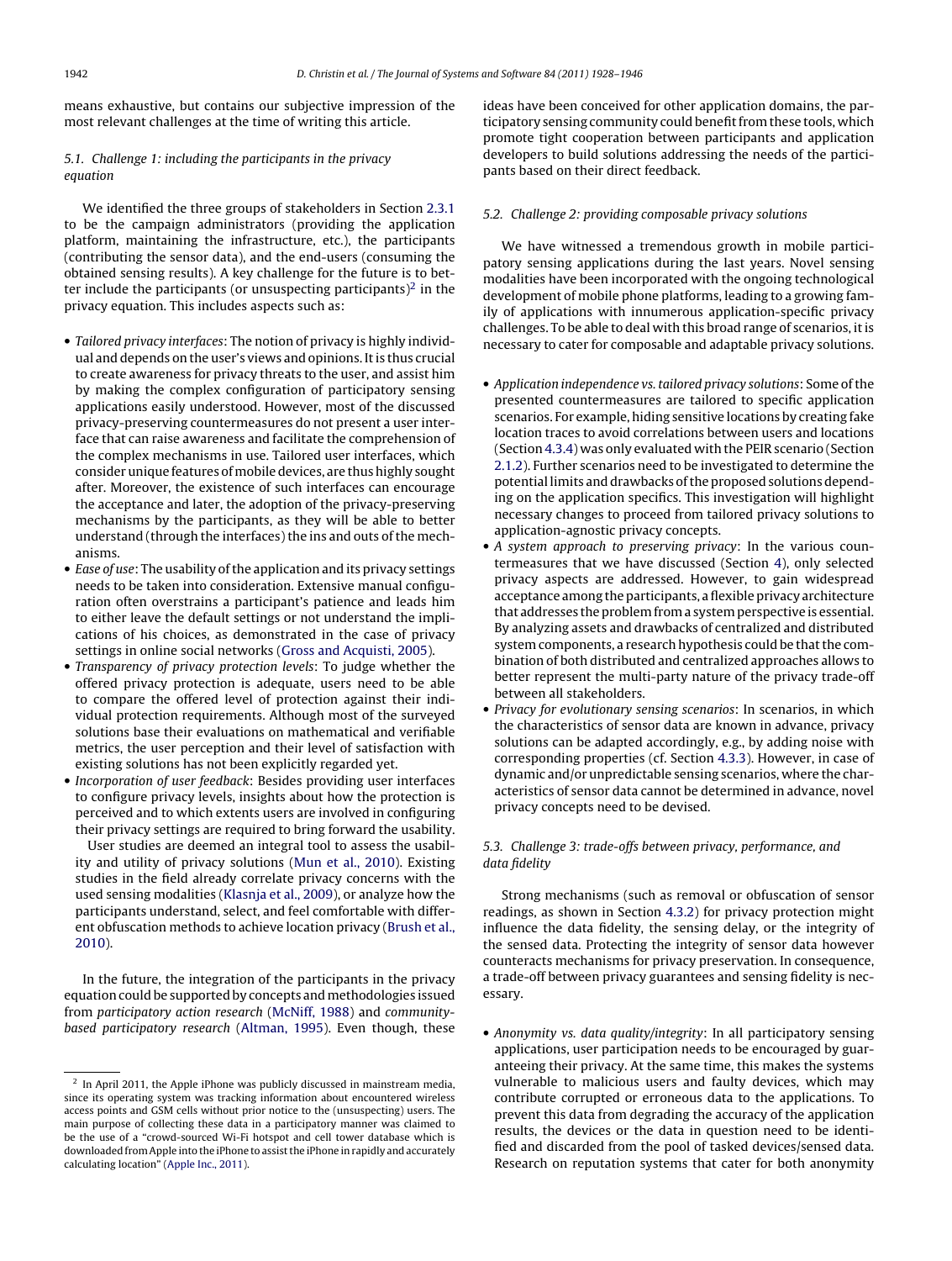<span id="page-15-0"></span>and the requirements and specifics of the sensing scenarios is therefore required.

- Multi-party privacy protection: While it has been shown in [Tang](#page-17-0) et [al.](#page-17-0) [\(2010\)](#page-17-0) that participants value the location privacy of their friends, most of the current privacy-preserving mechanisms focus on the protection of the participants themselves. But the privacy of people in their surroundings may also be threatened, as shown in DietSense, where faces of uninvolved people can appear in the contributed images. In current systems, it is mostly the user's responsibility to protect the privacy of bystanders. However, malicious participants may also deliberately distribute compromising information about others. Current solutions in related domains specifically deal with the conflict between the owner of a photo and the people tagged in it ([Besmer](#page-16-0) [and](#page-16-0) [Richter](#page-16-0) [Lipford,](#page-16-0) [2010\).](#page-16-0) Automated solutions to minimize the captured data such that it does not violate the privacy of others is of high interest.
- Overriding privacy: Although the protection of sensitive data is highly valued, certain situations, like emergency scenarios, necessitate means to override the specified privacy settings. This can be compared to privacy issues encountered in health scenarios (discussed in Section [2.1.1\),](#page-1-0) where physicians might be able to override the access control of body sensors to get access to critical health data. Approaches for controlled access in case of emergency, e.g., by explicitly defining exception conditions and controlling that data are only made available when emergency conditions are met, are thus of high relevance.

#### 5.4. Challenge 4: making privacy measurable

Different methods, criteria, or metrics are currently being used to evaluate the performance of the proposed solutions in terms of privacy protection. While it might be difficult or even impossible to come up with universal metrics to quantify privacy, the need to define generalized metrics is widely acknowledged. Capturing the level of privacy protection independent from the particular application scenario can thus be seen as a long-term research goal. The definition of generalized privacy metrics, independent from the application scenarios, is mandatory to achieve a common basis for comparing privacy-preserving mechanisms.

- Generalized privacy metrics: Similarly to the approach of attaining a common understanding of anonymity [\(Hughes](#page-17-0) [and](#page-17-0) [Shmatikov,](#page-17-0) [2004\)](#page-17-0) due to the incapacity of current anonymity metrics [\(Serjantov](#page-17-0) [and](#page-17-0) [Danezis,](#page-17-0) [2003\),](#page-17-0) universal privacy metrics are required to quantify degrees of privacy. To obtain such metrics, currently employed privacy metrics need to be surveyed to determine what input parameters (e.g., amount of participants in the same region, actual and perturbed location traces) are considered necessary to calculate the degree of privacy and what is the nature of the output parameters (e.g., Euclidean distance between the actual and perturbed traces) depending on the application scenarios. Additionally, privacy metrics from other application domains should to be analyzed with respect to their applicability in participatory sensing. A comprehensive and generalized framework for privacy metrics could be the result of further research.
- Provable guarantees for privacy: Most of the countermeasures discussed in Section [4](#page-8-0) rely on a central entity to protect user privacy and anonymity. However, in the existing solutions there are no guarantees or proofs that the promised degree of privacy is respected, implementation details are hardly available, and even the general approach towards protecting the privacy of users is typically unknown. As a result, current systems are mostly designed as a black box, where the participants must trust the application that the announced privacy-preserving mecha-

nisms are applied and the contributed data are not disclosed to third parties. Research into provability of the privacy mechanisms and into proving the correctness of the implementation of these mechanisms still remains an open field of research.

#### 5.5. Challenge 5: defining standards for privacy research

Due to their sensitive nature, public real-world data sets for participatory sensing applications are scarce. Hence, privacy research mostly operates on either private or synthetic data sets. As a result, no well accepted data basis for the evaluation of novel mechanisms exists, and mechanisms cannot easily be benchmarked against each other.

- Open data sets: To overcome the limitations of researching on private or non-reproducible data, the research community should provide for open data sets that can serve as a baseline for performance and security evaluations. This includes real-world data sets as well as representative synthetic data sets for various different sensing modalities.
- Open privacy solutions: Implementations of privacy mechanisms, as discussed in Section [4,](#page-8-0) are often unavailable to the general public, thus making it hard or even impossible to benchmark them against newly proposed mechanisms. Making either a detailed technical description of the implementation or the implementation itself available to the research community allows to cross-validate the results and to benchmark individual solutions.

## 5.6. Challenge 6: holistic architecture blueprints

Finally, to implement privacy-preserving participatory sensing applications, it is important to provide a solution covering the entire system and satisfying the requirements of all stakeholders. To this end, architectural blueprints for privacy-preserving participatory sensing systems are required. To allow for a system-wide support, the individual components as well as their interworking needs to be analyzed. Research on holistic system support for privacypreserving participatory sensing could be one step towards this end that complements the platform support on the mobile phones as well as the application platforms.

### **6. Conclusions**

Participatory sensing leverages the ubiquity of mobile phones to open new perspectives in terms of sensing. Within the scope of this survey, we have analyzed existing applications and mapped their components into a generic system model, and identified the different modalities of sensor data contributed by the participants. Our analysis has revealed that virtually all applications capture location and time information. This information is used either as self-contained data, or to geo-tag and timestamp other collected sensor readings including pictures, sound samples, acceleration, pollution, and biometric data.We have then examined the extent of personal information that can be inferred from the collected sensing modalities, both individually and in combination. After having provided a definition of privacy in participatory sensing, potential threats to user privacy resulting from the uncontrolled disclosure of personal information to untrusted people have been highlighted. As these threats may discourage participants from contributing sensor readings, we have surveyed current state-of-the-art privacy countermeasures, and analyzed their position within the architecture of participatory sensing systems. Based on the state-of-the-art, we have presented and discussed future research directions which need to be tackled to efficiently protect privacy and, consequently, encourage the contribution of the participants.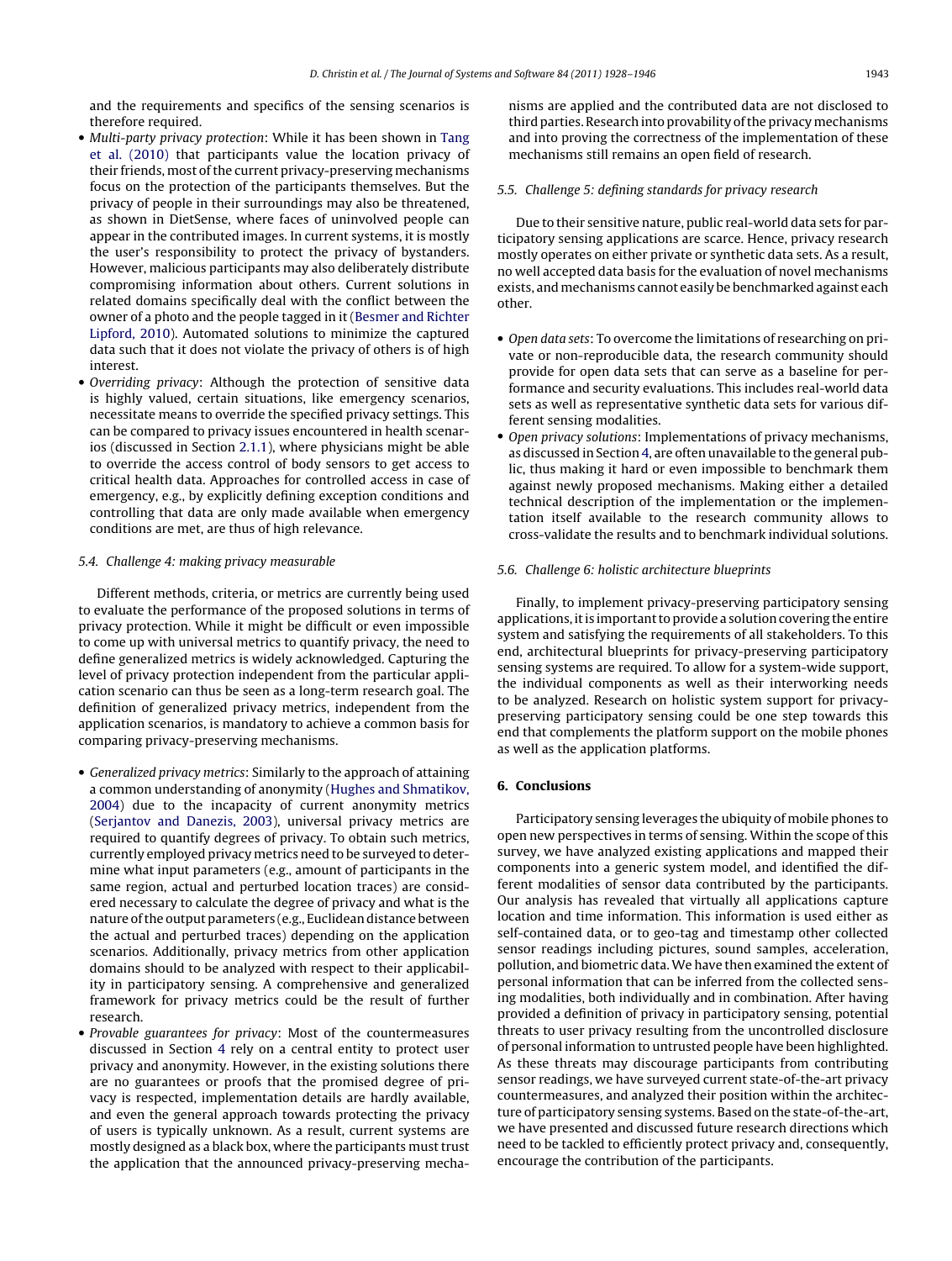#### <span id="page-16-0"></span>**Acknowledgment**

The authors would like to thank the anonymous reviewers for their valuable comments and suggestions. This work was supported by CASED ([www.cased.de\)](http://www.cased.de).

#### **References**

- Abdelzaher, T.,Anokwa, Y., Boda, P., Burke, J., Estrin, D., Guibas, L.,Kansal,A., Madden, S., Reich, J., 2007. Mobiscopes for human spaces. IEEE Pervasive Computing 6, 20–29.
- Acquisti, A., Grossklags, J., 2005. Privacy and rationality in individual decision making. IEEE Security and Privacy 3, 26–33.
- Agrawal, D., Aggarwal, C., 2001. On the design and quantification of privacy preserving data mining algorithms. In: Proceedings of the 12th ACM Symposium on Principles of Database Systems (PODS), pp. 247–255.
- Agrawal, R., Srikant, R., 2000. Privacy-preserving data mining. ACM Sigmod Record 29, 439–450.
- Ahn, G.S., Musolesi, M., Lu, H., Olfati-Saber, R., Campbell, A., 2010. MetroTrack: predictive tracking of mobile events using mobile phones. Distributed Computing in Sensor Systems 6131, 230–243.
- Al-Muhtadi, J., Campbell, R., Kapadia, A., Mickunas, M., Yi, S., 2002. Routing through the mist: privacy preserving communication in ubiquitous computing environments. In: Proceedings of 22nd IEEE International Conference on Distributed Computing Systems (ICDCS), pp. 74–83.
- Altman, D., 1995. Sustaining interventions in community systems: on the relationship between researchers and communities. Health Psychology 14, 526–536.
- Annavaram, M., Medvidovic, N., Mitra, U., Narayanan, S., Sukhatme, G., Meng, Z., Qiu, S., Kumar, R., Thatte, G., Spruijt-Metz, D., 2008. Multimodal sensing for pediatric obesity applications. In: Proceedings of International Workshop on Urban, Community, and Social Applications of Networked Sensing Systems (UrbanSense), pp. 21–25.
- Apple Inc., 2011. Apple Q&A on location data. Online: [http://www.apple.com/](http://www.apple.com/pr/library/2011/04/27location_qa.html) pr/library/2011/04/27location\_qa.html (accessed in April 2011).
- Azizyan, M., Constandache, I., Roy Choudhury, R., 2009. SurroundSense: mobile phone localization via ambience fingerprinting. In: Proceedings of the 15th ACM Annual International Conference on Mobile Computing and Networking (MobiCom), pp. 261–272.
- Bao, X., Roy Choudhury, R., 2010. MoVi: mobile phone based video highlights via collaborative sensing. In: Proceedings of the 8th ACM International Conference on Mobile Systems, Applications, and Services (MobiSys), pp. 357– 370.
- Beresford, A., Stajano, F., 2003. Location privacy in pervasive computing. IEEE Per-
- vasive Computing 2, 46–55. Beresford, A.R., 2005. Location privacy in ubiquitous computing. Technical Report 612. University of Cambridge. [http://www.cl.cam.ac.uk/techreports/UCAM-CL-](http://www.cl.cam.ac.uk/techreports/UCAM-CL-TR-612.pdf)TR-612.pdf.
- Besmer, A., Richter Lipford, H., 2010. Moving beyond untagging: photo privacy in a tagged world. In: Proceedings of the 28th International Conference on Human Factors in Computing Systems (CHI), pp. 1563–1572.
- Brandeis, L., Warren, S., 1890. The right to privacy. Harvard Law Review 4, 193–220. Brucker, P., 1978. On the complexity of clustering problems. System Modeling and
- Optimization 157, 45–54. Brush, A.B., Krumm, J., Scott, J., 2010. Exploring end user preferences for location obfuscation, location-based services, and the value of location. In: Proceedings
- of the 12th ACM International Conference on Ubiquitous Computing (Ubicomp), pp. 95–104.
- Burke, J., Estrin, D., Hansen, M., Parker, A., Ramanathan, N., Reddy, S., Srivastava, M., 2006. Participatory sensing. In: Proceedings of the 1st Workshop on World-Sensor-Web (WSW), pp. 1–5.
- Cáceres, R., Cox, L., Lim, H., Shakimov, A., Varshavsky, A., 2009. Virtual individual servers as privacy-preserving proxies for mobile devices. In: Proceedings of the 1st ACM Workshop on Networking, Systems, and Applications for Mobile Handhelds (MobiHeld), pp. 37–42.
- Camenisch, J., Stadler, M., 1997. Efficient group signature schemes for large groups. Advances in Cryptology (CRYPTO) 1294, 410–424.
- Campbell, A., Eisenman, S., Lane, N., Miluzzo, E., Peterson, R., 2006. People-centric urban sensing. In: Proceedings of the 2nd Annual International Wireless Internet Conference (WICON), pp. 18–31.
- Campbell, A., Eisenman, S., Lane, N., Miluzzo, E., Peterson, R., Lu, H., Zheng, X., Musolesi, M., Fodor, K., Eisenman, S., Ahn, G., 2008. The rise of people-centric sensing. IEEE Internet Computing 12, 12–21.
- Carrapetta, J., Youdale, N., Chow, A., Sivaraman, V., 2010. Haze Watch project. Online: <http://www.pollution.ee.unsw.edu.au> (accessed in January 2011).
- CBC News, 2009. Depressed woman loses benefits over Facebook photos. Online: [http://www.cbc.ca/news/canada/montreal/story/2009/11/19/quebec](http://www.cbc.ca/news/canada/montreal/story/2009/11/19/quebec-facebook-sick-leave-benefits.html)facebook-sick-leave-benefits.html (accessed in April 2011).
- CBS News, 2011. Did the Internet kill privacy? Facebook photos lead to a teacher losing her job: what expectations of privacy exist in the digital era? Online: <http://www.cbsnews.com/stories/2011/02/06/sunday/main7323148.shtml> (accessed in April 2011).
- Chang, K., Yau, N., Hansen, M., Estrin, D., 2006. SensorBase.org—a centralized repository to slog sensor network data. In: Proceedings of the Euro-

American Workshop on Middleware for Sensor Networks (EAWMS), pp. 116– 128.

- Christin, D., 2010. Impenetrable obscurity vs. informed decisions: privacy solutions for participatory sensing. In: Proceedings of the 8th IEEE International Conference on Pervasive Computing and Communications (PerCom Workshop), pp. 847–848.
- Das, T., Mohan, P., Padmanabhan, V.N., Ramjee, R., Sharma, A., 2010. PRISM: platform for remote sensing using smartphones. In: Proceedings of the 8th ACM International Conference on Mobile Systems, Applications, and Services (MobiSys), pp. 63–76.
- Debatin, B., Lovejoy, J.P., Horn, A.K., Hughes, B.N., 2009. Facebook and online privacy: attitudes, behaviors, and unintended consequences. Journal of Computer-Mediated Communication 15, 83–108.
- Deng, L., Cox, L., 2009. LiveCompare: grocery bargain hunting through participatory sensing. In: Proceedings of the 10th Workshop on Mobile Computing Systems and Applications (HotMobile), pp. 1–6.
- Denning, T., Andrew, A., Chaudhri, R., Hartung, C., Lester, J., Borriello, G., Duncan, G., pp. 5:1–5:6 2009. BALANCE: towards a usable pervasive wellness application with accurate activity inference. In: Proceedings of the 10th workshop on Mobile Computing Systems and Applications (HotMobile).
- Derawi, M., Nickel, C., Bours, P., Busch, C., 2010. Unobtrusive user-authentication on mobile phones using biometric gait. In: Proceeding of the 6th IEEE International Conference on Intelligent Information Hiding and Multimedia Signal Processing (IIH-MSP), pp. 306–311.
- Dingledine, R., Mathewson, N., Syverson, P., 2004. Tor: the second-generation onion router. In: Proceedings of the 13th Conference on USENIX Security Symposium (USENIX Security), pp. 21–38.
- Domingo-Ferrer, J., Mateo-Sanz, J., 2002. Practical data-oriented microaggregation for statistical disclosure control. IEEE Transactions on Knowledge and Data Engineering 14, 189–201.
- Dong, Y., Kanhere, S., Chou, C., Bulusu, N., 2008. Automatic collection of fuel prices from a network of mobile cameras. In: Proceedings of the 4th IEEE International Conference on Distributed Computing in Sensor Systems (DCOSS), pp. 140– 156.
- Eisenman, S., Campbell, A., 2006. SkiScape sensing. In: Proceedings of the 4th ACM International Conference on Embedded Networked Sensor Systems (SenSys), pp. 401–402.
- Eisenman, S., Lane, N., Campbell, A.T., 2008. Techniques for improving opportunistic sensor networking performance. In: Proceedings of the 4th IEEE International Conference on Distributed Computing in Sensor Systems (DCOSS). Springer, pp. 157–175.
- Eisenman, S., Lane, N., Miluzzo, E., Peterson, R., Ahn, G., Campbell, A., 2006. MetroSense project: people-centric sensing at scale. In: Proceedings of the 1st Workshop on World-Sensor-Web (WSW), pp. 6–11.
- Eisenman, S., Miluzzo, E., Lane, N., Peterson, R., Ahn, G., Campbell, A., 2009. BikeNet: a mobile sensing system for cyclist experience mapping. ACM Transactions on Sensor Networks 6, 1–39.
- Eisenman, S.B., Miluzzo, E., Lane, N.D., Peterson, R.A., Ahn, G.S., Campbell, A.T., 2007. The BikeNet mobile sensing system for cyclist experience mapping. In: Proceedings of the 5th ACM International Conference on Embedded Networked Sensor Systems (SenSys), pp. 87–101.
- Estrin, D., 2010. Participatory sensing: applications and architecture. In: Proceedings of the 8th ACM International Conference on Mobile Systems, Applications, and Services (MobiSys), pp. 3–4.
- Evfimievski, A., Gehrke, J., Srikant, R., 2003. Limiting privacy breaches in privacy preserving data mining. In: Proceedings of the 22nd ACM Symposium on Principles of Database Systems (PODS), pp. 211–222.
- Ganti, R., Pham, N., Tsai, Y., Abdelzaher, T., 2008. PoolView: stream privacy for grassroots participatory sensing. In: Proceedings of the 6th ACM Conference on Embedded Network Sensor Systems (SenSys), pp. 281–294.
- Ganti, R.K., Pham, N., Ahmadi, H., Nangia, S., Abdelzaher, T.F., 2010. GreenGPS: a participatory sensing fuel-efficient maps application. In: Proceedings of the 8th ACM International Conference on Mobile Systems, Applications, and Services (MobiSys), pp. 151–164.
- Gaonkar, S., Li, J., Choudhury, R., Cox, L., Schmidt, A., 2008. Micro-blog: sharing and querying content through mobile phones and social participation. In: Proceedings of the 6th ACM International Conference on Mobile Systems, Applications, and Services (MobiSys), pp. 174–186.
- Good, N., Dhamija, R., Grossklags, J., Thaw, D., Aronowitz, S., Mulligan, D., Konstan, J., 2005. Stopping spyware at the gate: a user study of privacy, notice and spyware. In: Proceedings of the Symposium on Usable Privacy and Security (SOUPS), pp. 43–52.
- Grosky, W., Kansal, A., Nath, S., Liu, J., Zhao, F., 2007. SenseWeb: an infrastructure for shared sensing. IEEE Multimedia 14, 8–13.
- Gross, R., Acquisti, A., 2005. Information revelation and privacy in online social networks. In: Proceedings of the 2005 ACM Workshop on Privacy in the Electronic Society (WPES), pp. 71–80.
- Györbíró, N., Fábián, A., Hományi, G., 2009. An activity recognition system for mobile phones. Mobile Networks and Applications 14, 82–91.
- Hoh, B., Gruteser, M., Herring, R., Ban, J., Work, D., Herrera, J.C., Bayen, A.M., Annavaram, M., Jacobson, Q., 2008. Virtual trip lines for distributed privacy-preserving traffic monitoring. In: Proceedings of the 6th ACM International Conference on Mobile systems, Applications, and Services (MobiSys), pp. 15–28.
- Huang, K.L., Kanhere, S.S., Hu, W., 2010. Preserving privacy in participatory sensing systems. Computer Communications 33, 1266–1280.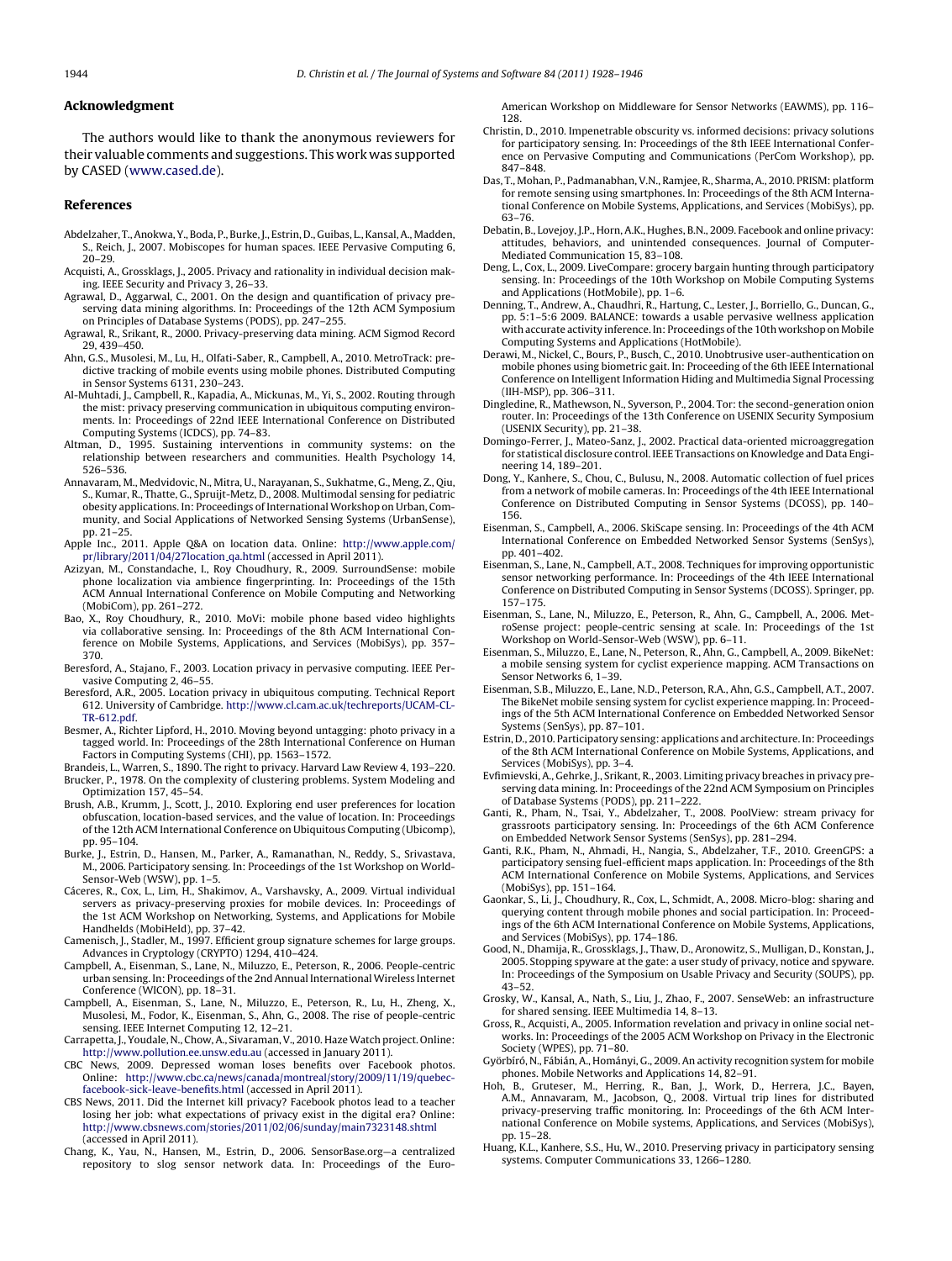- <span id="page-17-0"></span>Huang, Z., Du, W., Chen, B., 2005. Deriving private information from randomized data. In: Proceedings of the 2005 ACM SIGMOD International Conference on Management of Data (SIGMOD), pp. 37–48.
- Hughes, D., Shmatikov, V., 2004. Information hiding, anonymity and privacy: a modular approach. Journal of Computer Security 12, 3–36.
- Hull, B., Bychkovsky, V., Zhang, Y., Chen, K., Goraczko, M., Miu, A., Shih, E., Balakrishnan, H., Madden, S., 2006. CarTel: a distributed mobile sensor computing system. In: Proceedings of the 4th ACM International Conference on Embedded Networked Sensor Systems (SenSys), pp. 125–138.
- Kanjo, E., Bacon, J., Roberts, D., Landshoff, P., 2009. MobSens: making smart phones smarter. IEEE Pervasive Computing 8, 50–57.
- Kansal, A., Goraczko, M., Zhao, F., 2007. Building a sensor network of mobile phones. In: Proceedings of the 6th International Conference on Information Processing in Sensor Networks (IPSN), pp. 547–548.
- Kapadia, A., Kotz, D., Triandopoulos, N., 2009. Opportunistic sensing: security challenges for the new paradigm. In: Proceedings of the 1st International Conference on Communication Systems and Networks (COMNETS), pp. 1–10.
- Klasnja, P., Consolvo, S., Choudhury, T., Beckwith, R., Hightower, J., 2009. Exploring privacy concerns about personal sensing. In: Proceedings of the 7th International Conference on Pervasive Computing (Pervasive), pp. 176–183.
- Krause, A., Horvitz, E., Kansal, A., Zhao, F., 2008. Toward community sensing. In: Proceedings of the 7th International Conference on Information Processing in Sensor Networks (IPSN), pp. 481–492.
- Krumm, J., 2007. Inference attacks on location tracks. In: Proceedings of the 5th IEEE International Conference on Pervasive Computing (Pervasive), pp. 127–143.
- LaMarca, A., Chawathe, Y., Consolvo, S., Hightower, J., Smith, I., Scott, J., Sohn, T., Howard, J., Hughes, J., Potter, F., Tabert, J., Powledge, P., Borriello, G., Schilit, B., 2005. Place lab: device positioning using radio beacons in the wild. Pervasive Computing 3468, 116–133.
- Liu, L., 2007. From data privacy to location privacy: models and algorithms. In: Proceedings of the 33rd International Conference on Very Large Data Bases (VLBD), pp. 1429–1430.
- Lu, H., Lane, N., Eisenman, S., Campbell, A., 2008. Bubble-sensing: a new paradigm for binding a sensing task to the physical world using mobile phones. In: Proceedings of the International Workshop on Mobile Devices and Urban Sensing (MODUS), pp. 58–71.
- Lu, H., Lane, N.D., Eisenman, S.B., Campbell, A.T., 2010. Bubble-sensing: binding sensing tasks to the physical world. Pervasive and Mobile Computing 6, 58–71.
- Lu, H., Pan, W., Lane, N., Choudhury, T., Campbell, A., 2009. SoundSense: scalable sound sensing for people-centric applications on mobile phones. In: Proceedings of the 7th ACM International Conference on Mobile Systems, Applications, and Services (MobiSys), pp. 165–178.
- Machanavajjhala,A.,Kifer, D., Gehrke, J.,Venkitasubramaniam, M., 2007. L-diversity: privacy beyond K-anonymity. ACM Transactions on Knowledge Discovery from Data 1, 1–52.
- Maisonneuve, N., Stevens,M., Niessen,M., Steels, L., 2009. NoiseTube:measuring and mapping noise pollution with mobile phones. In: Proceedings of the 4th International Symposium on Information Technologies in Environmental Engineering (ITEE), pp. 215–228.
- McNiff, J., 1988. Action Research: principles and practice. MacMillan, London.
- Miluzzo, E., Lane, N., Fodor, K., Peterson, R., Lu, H., Musolesi, M., Eisenman, S., Zheng, X., Campbell, A., 2008. Sensing meets mobile social networks: the design, implementation and evaluation of the CenceMe application. In: Proceedings of the 6th ACM Conference on Embedded Network Sensor Systems (SenSys), pp. 337– 350.
- Mohan, P., Padmanabhan, V., Ramjee, R., 2008. Nericell: rich monitoring of road and traffic conditions using mobile smartphones. In: Proceedings of the 6th ACM Conference on Embedded Network Sensor Systems (SenSys), pp. 323– 336.
- Mun, M., Hao, S., Mishra, N., Shilton, K., Burke, J., Estrin, D., Hansen, M., Govindan, R., pp. 17:1–17:12 2010. Personal data vaults: a locus of control for personal data streams. In: Proceedings of 6th International Conference on Emerging Networking Experiments and Technologies (CoNEXT).
- Mun, M., Reddy, S., Shilton, K., Yau, N., Burke, J., Estrin, D., Hansen, M., Howard, E., West, R., Boda, P., 2009. PEIR, the personal environmental impact report, as a platform for participatory sensing systems research. In: Proceedings of the 7th ACM International Conference on Mobile Systems, Applications, and Services (MobiSys), pp. 55–68.
- Musolesi, M., Miluzzo, E., Lane, N., Eisenman, S., Choudhury, T., Campbell, A., 2008. The second life of a sensor: integrating real-world experience in virtual worlds using mobile phones. In: Proceedings of the 5th Workshop on Embedded Networked Sensors (HotEmNets), pp. 12–16.
- Myles, G., Friday, A., Davies, N., 2003. Preserving privacy in environments with location-based applications. IEEE Pervasive Computing 2, 56–64.
- Nachman, L., Baxi, A., Bhattacharya, S., Darera, V., Deshpande, P., Kodalapura, N., Mageshkumar, V., Rath, S., Shahabdeen, J., Acharya, R., 2010. Jog Falls: a pervasive healthcare platform for diabetes management. Pervasive Computing 6030, 94–111.
- Newell, P.B., 1995. Perspectives on privacy. Journal of Environmental Psychology 15, 87–104.
- Nissenbaum, H., 2004. Privacy as contextual integrity. Washington Law Review 79, 101–139.
- Paulos, E., Honicky, R., Goodman, E., 2007. Sensing atmosphere. In: Proceedings of theWorkshop on Sensing on Everyday Mobile Phones in Support of Participatory Research (SenSys Workshop), pp. 15–16.
- Rana, R., Chou, C., Kanhere, S., Bulusu, N., Hu, W., 2010. Ear-Phone: an end-to-end participatory urban noise mapping system. In: Proceedings of the 9th ACM/IEEE International Conference on Information Processing in Sensor Networks (IPSN), pp. 105–116.
- Raya, M., Hubaux, J., 2007. Securing vehicular ad hoc networks. Journal of Computer Security 15, 39–68.
- Reddy, S., Parker,A., Hyman, J., Burke, J., Estrin, D., Hansen, M., 2007. Image browsing, processing, and clustering for participatory sensing: lessons from a DietSense prototype. In: Proceedings of the 4th Workshop on Embedded Networked Sensors (EmNets), pp. 13–17.
- Reddy, S., Samanta, V., Burke, J., Estrin, D., Hansen, M., Srivastava, M., 2009. MobiSense—mobile network services for coordinated participatory sensing. In: Proceedings of the International Symposium on Autonomous Decentralized Systems (ISADS), pp. 1–6.
- Renaud, K., Gálvez-Cruz, D., 2010. Privacy: aspects, definitions and a multi-faceted privacy preservation approach. In: Proceedings ofthe 2010 Information Security for South Africa Conference (ISSA), pp. 1–8.
- Schilit, B.N., LaMarca, A., Borriello, G., Griswold, W.G., McDonald, D., Lazowska, E., Balachandran, A., Hong, J., Iverson, V., 2003. Challenge: ubiquitous locationaware computing and the "Place Lab" initiative. In: Proceedings of the 1st ACM International Workshop on Wireless Mobile Applications and Services on WLAN Hotspots (WMASH), pp. 29–35.
- Serjantov, A., Danezis, G., 2003. Towards an information theoretic metric for anonymity. Privacy Enhancing Technologies 2482, 259–263.
- Shi, J., Zhang, R., Liu, Y., Zhang, Y., 2010. PriSense: privacy-preserving data aggregation in people-centric urban sensing systems. In: Proceedings of the 29th IEEE International Conference on Computer Communications (INFOCOM), pp. 1–9.
- Shilton, K., 2009. Four billion little brothers? Privacy, mobile phones, and ubiquitous data collection. Communications of the ACM 52, 48–53.
- Shilton, K., Burke, J., Estrin, D., Hansen, M., Srivastava, M., 2008. Participatory privacy in urban sensing. In: Proceedings of the International Workshop on Mobile Devices and Urban Sensing (MODUS), pp. 1–7.
- Shin, M., Cornelius, C., Peebles, D., Kapadia, A., Kotz, D., Triandopoulos, N., 2010. AnonySense: a system for anonymous opportunistic sensing. Journal of Pervasive and Mobile Computing 7, 16–30.
- Siewiorek, D., Smailagic, A., Furukawa, J., Krause, A., Moraveji, N., Reiger, K., Shaffer, J., Wong, F.L., 2003. SenSay: a context-aware mobile phone. In: Proceedings of the 7th IEEE International Symposium on Wearable Computers (ISWC), pp. 248– 249.
- Solanas, A., Martinez-Balleste, A., Domingo-Ferrer, J., 2006. V-MDAV: a multivariate microaggregation with variable group size. In: Proceedings of the 17th IASC Symposium on Computational Statistics (COMPSTAT), pp. 917–925.
- Stuntebeck, E.P., Davis, J.S., Abowd, G.D., Blount II, M., 2008. HealthSense: classification of health-related sensor data through user-assisted machine learning. In: Proceedings of the 9th Workshop on Mobile Computing Systems and Applications (HotMobile), pp. 1–5.
- Sweeney, L., 2002. K-anonymity: a model for protecting privacy. International Journal of Uncertainty, Fuzziness, and Knowledge-Based Systems 10, 557– 570.
- Tang, K.P., Lin, J., Hong, J.I., Siewiorek, D.P., Sadeh, N., 2010. Rethinking location sharing: exploring the implications of social-driven vs. purpose-driven location sharing. In: Proceedings of the 12th ACM International Conference on Ubiquitous Computing (Ubicomp), pp. 85–94.
- Thiagarajan, A., Biagioni, J., Gerlich, T., Eriksson, J., 2010. Cooperative transittracking using smart-phones. In: Proceedings of the 8th ACM Conference on Embedded Networked Sensor Systems (SenSys), pp. 85–98.
- Thiagarajan, A., Ravindranath, L., LaCurts, K., Madden, S., Balakrishnan, H., Toledo, S., Eriksson, J., 2009. VTrack: accurate, energy-aware road traffic delay estimation using mobile phones. In: Proceedings of the 7th ACM Conference on Embedded Networked Sensor Systems (SenSys), pp. 85–98.
- von Kaenel, M., Sommer, P., Wattenhofer, R., 2011. Ikarus: large-scale participatory sensing at high altitudes. In: Proceedings of the 12th Workshop on Mobile Computing Systems and Applications (HotMobile), pp. 55–60.
- Westin, A.F., 1967. Privacy and Freedom. Atheneum, New York.

**Delphine Christin** graduated in electrical engineering from Ecole Nationale Supérieure de l'Electronique et ses Applications, France, and Technische Universität Darmstadt, Germany, in 2009. She is a research assistant at the Center for Advanced Security Research Darmstadt (CASED) since April 2009 and a member of the Secure Mobile Networking Lab (SEEMOO) at Technische Universität Darmstadt since October 2009. Her research interests include privacy schemes for participatory sensing scenarios, privacy interfaces, and privacy metrics.

**Andreas Reinhardt** received the Dipl.-Ing. degree (M.Sc. equivalent) in electrical engineering and information technology from Technische Universität Darmstadt, Germany, in 2007. Since December 2007, he is a research assistant at the Multimedia Communications Lab (KOM) at Technische Universität Darmstadt, Germany, where he works towards his doctoral degree. His research interests are in networked and embedded systems, with specific focus on energy-efficient sensor networking.

**Salil S. Kanhere** obtained a B.E. in electrical engineering from VJTI, Bombay, India in 1998. Subsequently he joined the Department of Electrical and Computer Engineering at Drexel University in Philadelphia, USA as a post-graduate student. He received his M.S. and Ph.D., both in electrical engineering in 2001 and 2003, respectively. Since April 2004, he is with the School of Computer Science and Engineering at the University of New South Wales in Sydney, Australia. His current research interests